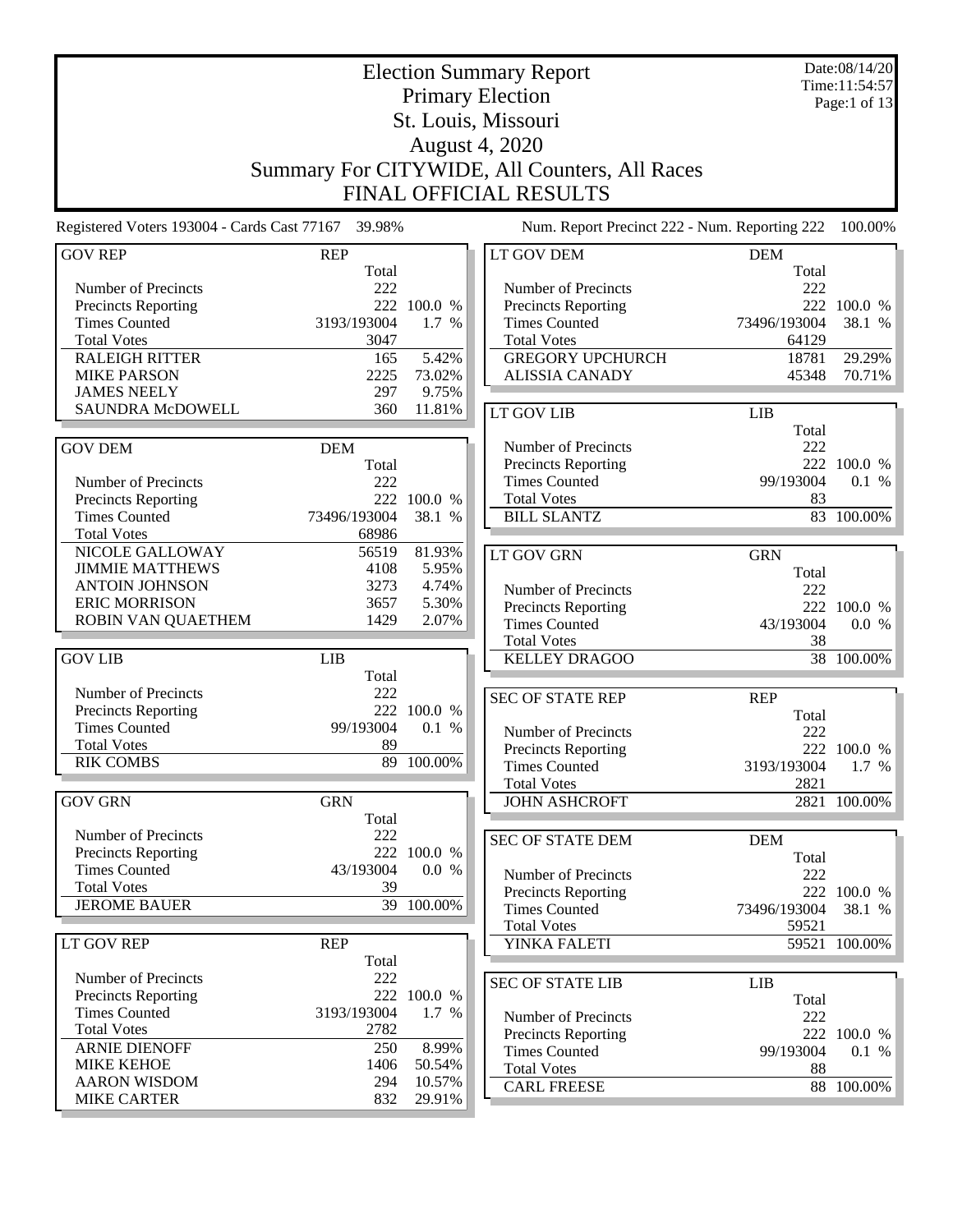|                                                    |                     |                       |  | <b>Election Summary Report</b>                     |                     | Date:08/14/20<br>Time:11:54:57 |  |
|----------------------------------------------------|---------------------|-----------------------|--|----------------------------------------------------|---------------------|--------------------------------|--|
|                                                    |                     |                       |  | <b>Primary Election</b>                            |                     | Page:2 of 13                   |  |
|                                                    |                     |                       |  | St. Louis, Missouri                                |                     |                                |  |
|                                                    |                     | <b>August 4, 2020</b> |  |                                                    |                     |                                |  |
|                                                    |                     |                       |  |                                                    |                     |                                |  |
|                                                    |                     |                       |  | Summary For CITYWIDE, All Counters, All Races      |                     |                                |  |
| <b>FINAL OFFICIAL RESULTS</b>                      |                     |                       |  |                                                    |                     |                                |  |
| Registered Voters 193004 - Cards Cast 77167 39.98% |                     |                       |  | Num. Report Precinct 222 - Num. Reporting 222      |                     | 100.00%                        |  |
| <b>SEC OF STATE GRN</b>                            | <b>GRN</b><br>Total |                       |  | <b>ATTY GENERAL REP</b>                            | <b>REP</b><br>Total |                                |  |
| Number of Precincts                                | 222                 |                       |  | Number of Precincts                                | 222                 |                                |  |
| Precincts Reporting                                | 222                 | 100.0 %               |  | <b>Precincts Reporting</b>                         |                     | 222 100.0 %                    |  |
| <b>Times Counted</b>                               | 43/193004           | 0.0 %                 |  | <b>Times Counted</b>                               | 3193/193004         | 1.7 %                          |  |
| <b>Total Votes</b><br>PAUL LEHMANN                 | 39                  | 39 100.00%            |  | <b>Total Votes</b><br><b>ERIC SCHMITT</b>          | 2781                | 2781 100.00%                   |  |
|                                                    |                     |                       |  |                                                    |                     |                                |  |
| <b>SEC OF STATE CON</b>                            | <b>CON</b><br>Total |                       |  | <b>ATTY GENERAL DEM</b>                            | <b>DEM</b><br>Total |                                |  |
| Number of Precincts                                | 222                 |                       |  | Number of Precincts                                | 222                 |                                |  |
| Precincts Reporting                                |                     | 222 100.0 %           |  | Precincts Reporting                                |                     | 222 100.0 %                    |  |
| <b>Times Counted</b>                               | 10/193004           | 0.0 %                 |  | <b>Times Counted</b>                               | 73496/193004        | 38.1 %                         |  |
| <b>Total Votes</b>                                 | 8                   |                       |  | <b>Total Votes</b>                                 | 63210               |                                |  |
| PAUL VENABLE                                       |                     | 8 100.00%             |  | <b>RICH FINNERAN</b>                               | 30047               | 47.54%                         |  |
|                                                    |                     |                       |  | <b>ELAD GROSS</b>                                  | 33163               | 52.46%                         |  |
| <b>ST TREASURER REP</b>                            | <b>REP</b>          |                       |  | <b>ATTY GENERAL LIB</b>                            |                     |                                |  |
| Number of Precincts                                | Total<br>222        |                       |  |                                                    | <b>LIB</b><br>Total |                                |  |
| Precincts Reporting                                |                     | 222 100.0 %           |  | Number of Precincts                                | 222                 |                                |  |
| <b>Times Counted</b>                               | 3193/193004         | 1.7 %                 |  | <b>Precincts Reporting</b>                         |                     | 222 100.0 %                    |  |
| <b>Total Votes</b>                                 | 2738                |                       |  | <b>Times Counted</b>                               | 99/193004           | 0.1 %                          |  |
| <b>SCOTT FITZPATRICK</b>                           |                     | 2738 100.00%          |  | <b>Total Votes</b>                                 | 84                  |                                |  |
|                                                    |                     |                       |  | <b>KEVIN BABCOCK</b>                               |                     | 84 100.00%                     |  |
| ST TREASURER DEM                                   | <b>DEM</b>          |                       |  |                                                    |                     |                                |  |
|                                                    | Total               |                       |  | US REP 1 REP                                       | <b>REP</b>          |                                |  |
| Number of Precincts                                | 222                 |                       |  |                                                    | Total               |                                |  |
| Precincts Reporting<br><b>Times Counted</b>        | 73496/193004        | 222 100.0 %<br>38.1 % |  | Number of Precincts<br><b>Precincts Reporting</b>  | 222                 | 222 100.0 %                    |  |
| <b>Total Votes</b>                                 | 58767               |                       |  | <b>Times Counted</b>                               | 3193/193004         | 1.7 %                          |  |
| <b>VICKI ENGLUND</b>                               |                     | 58767 100.00%         |  | <b>Total Votes</b>                                 | 2724                |                                |  |
|                                                    |                     |                       |  | WINNIE HEARTSTRONG                                 | 1026                | 37.67%                         |  |
| ST TREASURER LIB                                   | <b>LIB</b>          |                       |  | <b>ANTHONY ROGERS</b>                              | 1698                | 62.33%                         |  |
|                                                    | Total               |                       |  |                                                    |                     |                                |  |
| Number of Precincts                                | 222                 |                       |  | <b>US REP 1 DEM</b>                                | <b>DEM</b>          |                                |  |
| Precincts Reporting                                |                     | 222 100.0 %           |  |                                                    | Total               |                                |  |
| <b>Times Counted</b>                               | 99/193004           | 0.1 %                 |  | Number of Precincts                                | 222                 |                                |  |
| <b>Total Votes</b><br>NICHOLAS KASOFF              | 87                  | 87 100.00%            |  | Precincts Reporting<br><b>Times Counted</b>        | 73496/193004        | 222 100.0 %<br>38.1 %          |  |
|                                                    |                     |                       |  | <b>Total Votes</b>                                 | 71380               |                                |  |
| ST TREASURER GRN                                   | <b>GRN</b>          |                       |  | <b>CORI BUSH</b>                                   | 36736               | 51.47%                         |  |
|                                                    | Total               |                       |  | <b>LACY CLAY</b>                                   | 29851               | 41.82%                         |  |
| Number of Precincts                                | 222                 |                       |  | KATHERINE BRUCKNER                                 | 4793                | 6.71%                          |  |
| Precincts Reporting                                |                     | 222 100.0 %           |  |                                                    |                     |                                |  |
| <b>Times Counted</b>                               | 43/193004           | 0.0 %                 |  | US REP 1 LIB                                       | LIB                 |                                |  |
| <b>Total Votes</b>                                 | 38                  |                       |  |                                                    | Total               |                                |  |
| <b>JOSEPH CIVETTINI</b>                            |                     | 38 100.00%            |  | Number of Precincts                                | 222                 |                                |  |
|                                                    |                     |                       |  | <b>Precincts Reporting</b><br><b>Times Counted</b> | 99/193004           | 222 100.0 %<br>0.1 %           |  |
|                                                    |                     |                       |  | <b>Total Votes</b>                                 | 87                  |                                |  |
|                                                    |                     |                       |  | <b>ALEX FURMAN</b>                                 |                     | 87 100.00%                     |  |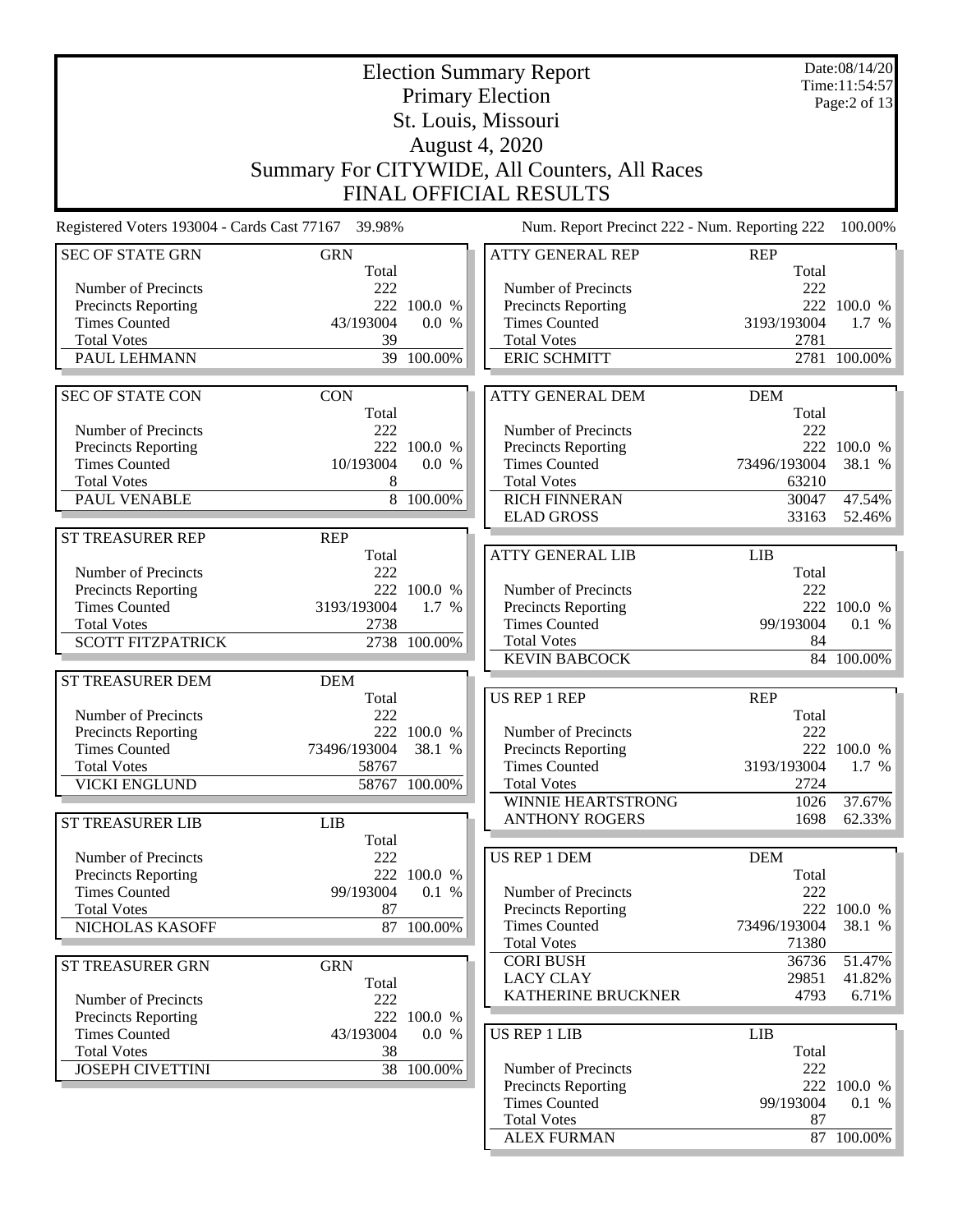| <b>Election Summary Report</b><br><b>Primary Election</b><br>St. Louis, Missouri<br>August 4, 2020<br>Summary For CITYWIDE, All Counters, All Races<br><b>FINAL OFFICIAL RESULTS</b> |                                               |                                     |                                                                                                                     |                                   | Date:08/14/20<br>Time:11:54:57<br>Page: 3 of 13 |
|--------------------------------------------------------------------------------------------------------------------------------------------------------------------------------------|-----------------------------------------------|-------------------------------------|---------------------------------------------------------------------------------------------------------------------|-----------------------------------|-------------------------------------------------|
| Registered Voters 193004 - Cards Cast 77167 39.98%                                                                                                                                   |                                               |                                     | Num. Report Precinct 222 - Num. Reporting 222                                                                       |                                   | 100.00%                                         |
| ST SEN 5 REP                                                                                                                                                                         | <b>REP</b>                                    |                                     | ST REP 78 REP                                                                                                       | <b>REP</b>                        |                                                 |
| Number of Precincts<br>Precincts Reporting<br><b>Times Counted</b><br><b>Total Votes</b><br>MICHAEL HEBRON                                                                           | Total<br>124<br>1181/100311<br>989            | 124 100.0 %<br>1.2 %<br>989 100.00% | Number of Precincts<br>Precincts Reporting<br><b>Times Counted</b><br><b>Total Votes</b><br><b>TIMOTHY GARTIN</b>   | Total<br>25<br>217/20428<br>180   | 25 100.0 %<br>1.1 %<br>180 100.00%              |
| ST SEN 5 DEM                                                                                                                                                                         | <b>DEM</b>                                    |                                     | ST REP 78 DEM                                                                                                       | <b>DEM</b>                        |                                                 |
| Number of Precincts<br><b>Precincts Reporting</b><br><b>Times Counted</b><br><b>Total Votes</b><br><b>WILLIAM HAAS</b>                                                               | Total<br>124<br>36297/100311<br>34699<br>2068 | 124 100.0 %<br>36.2 %<br>5.96%      | Number of Precincts<br>Precincts Reporting<br><b>Times Counted</b><br><b>Total Votes</b><br><b>RASHEEN ALDRIDGE</b> | Total<br>25<br>6841/20428<br>5578 | 25 100.0 %<br>33.5 %<br>5578 100.00%            |
| <b>MEGAN GREEN</b><br><b>JEREMIAH CHURCH</b>                                                                                                                                         | 11241<br>893                                  | 32.40%<br>2.57%                     |                                                                                                                     |                                   |                                                 |
| MICHELLE SHEROD<br><b>STEVE ROBERTS</b><br>McFARLANE DUNCAN                                                                                                                          | 7817<br>12293<br>387                          | 22.53%<br>35.43%<br>1.12%           | ST REP 79 DEM<br>Number of Precincts<br>Precincts Reporting                                                         | <b>DEM</b><br>Total<br>31         | 31 100.0 %                                      |
| ST REP 66 DEM                                                                                                                                                                        | <b>DEM</b>                                    |                                     | <b>Times Counted</b><br><b>Total Votes</b>                                                                          | 9158/23631<br>7653                | 38.8 %                                          |
|                                                                                                                                                                                      | Total                                         |                                     | <b>LAKEYSHA BOSLEY</b>                                                                                              |                                   | 7653 100.00%                                    |
| Number of Precincts<br>Precincts Reporting<br><b>Times Counted</b><br><b>Total Votes</b>                                                                                             | 2<br>$\overline{2}$<br>699/2361<br>641        | 100.0 %<br>29.6 %                   | ST REP 80 DEM<br>Number of Precincts                                                                                | <b>DEM</b><br>Total<br>28         |                                                 |
| <b>MARLENE TERRY</b><br>TROY JEFFERSON                                                                                                                                               | 365<br>213                                    | 56.94%<br>33.23%                    | Precincts Reporting                                                                                                 |                                   | 28 100.0 %                                      |
| <b>THOMAS BRADLEY</b>                                                                                                                                                                | 63                                            | 9.83%                               | <b>Times Counted</b><br><b>Total Votes</b>                                                                          | 10561/23513 44.9 %<br>8907        |                                                 |
|                                                                                                                                                                                      |                                               |                                     | PETER MERIDETH                                                                                                      |                                   | 8907 100.00%                                    |
| ST REP 76 DEM                                                                                                                                                                        | <b>DEM</b><br>Total                           |                                     | ST REP 81 DEM                                                                                                       | <b>DEM</b>                        |                                                 |
| Number of Precincts<br><b>Precincts Reporting</b><br><b>Times Counted</b>                                                                                                            | 28<br>28<br>7099/21869                        | 100.0 %<br>32.5 %                   | Number of Precincts<br><b>Precincts Reporting</b>                                                                   | Total<br>21                       | 21 100.0 %                                      |
| <b>Total Votes</b><br><b>CHRIS CARTER</b>                                                                                                                                            | 6862                                          |                                     | <b>Times Counted</b>                                                                                                | 6842/19978                        | 34.2 %                                          |
| <b>MARLON ANDERSON</b>                                                                                                                                                               | 3410<br>3452                                  | 49.69%<br>50.31%                    | <b>Total Votes</b><br><b>STEVE BUTZ</b>                                                                             | 5606                              | 5606 100.00%                                    |
| ST REP 77 DEM                                                                                                                                                                        | <b>DEM</b>                                    |                                     |                                                                                                                     |                                   |                                                 |
|                                                                                                                                                                                      | Total                                         |                                     | ST REP 82 REP                                                                                                       | <b>REP</b><br>Total               |                                                 |
| Number of Precincts<br>Precincts Reporting                                                                                                                                           | 25<br>25                                      | 100.0 %                             | Number of Precincts                                                                                                 | 23                                |                                                 |
| <b>Times Counted</b><br><b>Total Votes</b>                                                                                                                                           | 7851/21728<br>7172                            | 36.1 %                              | <b>Precincts Reporting</b><br><b>Times Counted</b><br><b>Total Votes</b>                                            | 853/25108<br>721                  | 23 100.0 %<br>3.4%                              |
| DARRYL GRAY<br>KIMBERLY-ANN COLLINS                                                                                                                                                  | 2798<br>4374                                  | 39.01%<br>60.99%                    | <b>ROBERT CRUMP</b>                                                                                                 |                                   | 721 100.00%                                     |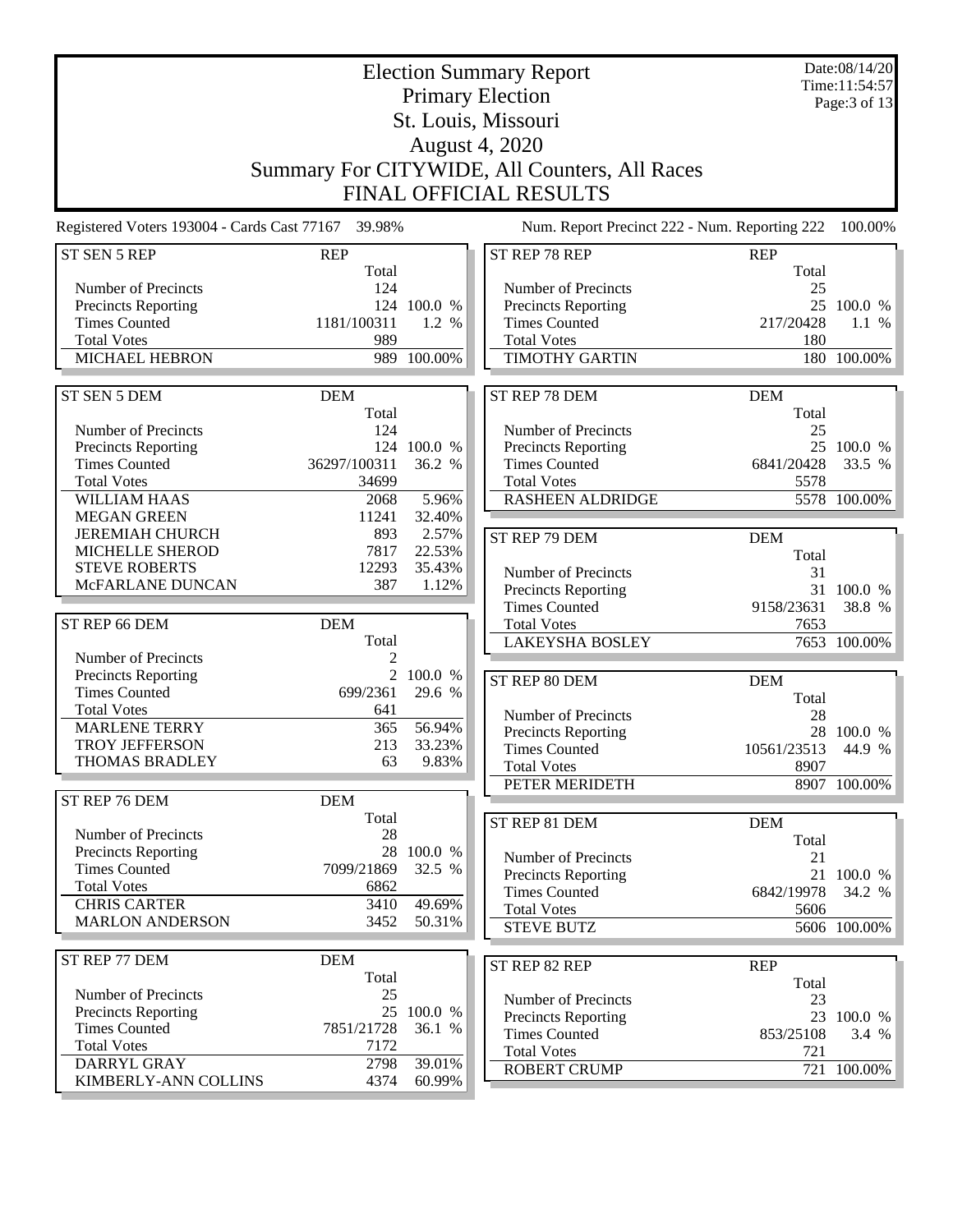| <b>Election Summary Report</b>                     |                     |                    |                                                   |                     | Date:08/14/20<br>Time:11:54:57 |  |  |  |
|----------------------------------------------------|---------------------|--------------------|---------------------------------------------------|---------------------|--------------------------------|--|--|--|
|                                                    |                     |                    | <b>Primary Election</b>                           |                     | Page:4 of 13                   |  |  |  |
|                                                    |                     |                    | St. Louis, Missouri                               |                     |                                |  |  |  |
|                                                    |                     |                    | August 4, 2020                                    |                     |                                |  |  |  |
| Summary For CITYWIDE, All Counters, All Races      |                     |                    |                                                   |                     |                                |  |  |  |
|                                                    |                     |                    |                                                   |                     |                                |  |  |  |
| <b>FINAL OFFICIAL RESULTS</b>                      |                     |                    |                                                   |                     |                                |  |  |  |
| Registered Voters 193004 - Cards Cast 77167 39.98% |                     |                    | Num. Report Precinct 222 - Num. Reporting 222     |                     | 100.00%                        |  |  |  |
| ST REP 82 DEM                                      | <b>DEM</b><br>Total |                    | ST REP 93 DEM                                     | <b>DEM</b><br>Total |                                |  |  |  |
| Number of Precincts                                | 23                  |                    | Number of Precincts                               | 5                   |                                |  |  |  |
| <b>Precincts Reporting</b>                         |                     | 23 100.0 %         | <b>Precincts Reporting</b>                        |                     | 5 100.0 %                      |  |  |  |
| <b>Times Counted</b>                               | 11347/25108         | 45.2 %             | <b>Times Counted</b>                              | 1216/3896           | 31.2 %                         |  |  |  |
| <b>Total Votes</b>                                 | 9282                |                    | <b>Total Votes</b>                                | 884                 |                                |  |  |  |
| <b>DONNA BARINGER</b>                              |                     | 9282 100.00%       | <b>BRIDGET MOORE</b>                              |                     | 884 100.00%                    |  |  |  |
| ST REP 83 DEM                                      | <b>DEM</b>          |                    | <b>CIRC ATTY REP</b>                              | <b>REP</b>          |                                |  |  |  |
|                                                    | Total               |                    |                                                   | Total               |                                |  |  |  |
| Number of Precincts                                | 7                   |                    | Number of Precincts                               | 222                 |                                |  |  |  |
| <b>Precincts Reporting</b>                         |                     | 7 100.0 %          | Precincts Reporting                               |                     | 222 100.0 %                    |  |  |  |
| <b>Times Counted</b>                               | 3118/7485           | 41.7 %             | <b>Times Counted</b>                              | 3193/193004         | $1.7\%$                        |  |  |  |
| <b>Total Votes</b>                                 | 2738                |                    | <b>Total Votes</b>                                | 2709                |                                |  |  |  |
| <b>TYLER MERKEL</b>                                | 1189                | 43.43%             | DANIEL ZDRODOWSKI                                 |                     | 2709 100.00%                   |  |  |  |
| <b>JO DOLL</b>                                     | 1549                | 56.57%             |                                                   |                     |                                |  |  |  |
| ST REP 83 LIB                                      | <b>LIB</b>          |                    | <b>CIRC ATTY DEM</b>                              | <b>DEM</b><br>Total |                                |  |  |  |
|                                                    | Total               |                    | Number of Precincts                               | 222                 |                                |  |  |  |
| Number of Precincts                                |                     |                    | <b>Precincts Reporting</b>                        |                     | 222 100.0 %                    |  |  |  |
| <b>Precincts Reporting</b>                         |                     | 7 100.0 %          | <b>Times Counted</b>                              | 73496/193004        | 38.1 %                         |  |  |  |
| <b>Times Counted</b>                               | 6/7485              | 0.1 %              | <b>Total Votes</b>                                | 72029               |                                |  |  |  |
| <b>Total Votes</b>                                 | 6                   |                    | <b>KIMBERLY GARDNER</b>                           | 43878               | 60.92%                         |  |  |  |
| <b>ANDREW BOLIN</b>                                |                     | 6 100.00%          | <b>MARY PAT CARL</b>                              | 28151               | 39.08%                         |  |  |  |
| ST REP 84 DEM                                      | <b>DEM</b>          |                    | <b>SHERIFF REP</b>                                | <b>REP</b>          |                                |  |  |  |
|                                                    | Total               |                    |                                                   | Total               |                                |  |  |  |
| Number of Precincts<br><b>Precincts Reporting</b>  | 25                  | 25 100.0 %         | Number of Precincts<br><b>Precincts Reporting</b> | 222                 | 222 100.0 %                    |  |  |  |
| <b>Times Counted</b>                               | 8448/22183 38.1 %   |                    | <b>Times Counted</b>                              | 3193/193004         | 1.7 %                          |  |  |  |
| <b>Total Votes</b>                                 | 6745                |                    | <b>Total Votes</b>                                | 2718                |                                |  |  |  |
| <b>WILEY PRICE</b>                                 |                     | 6745 100.00%       | <b>JOHN CASTELLANO</b>                            | 1974                | 72.63%                         |  |  |  |
|                                                    |                     |                    | <b>LESTER STEWART</b>                             | 744                 | 27.37%                         |  |  |  |
| ST REP 91 DEM                                      | <b>DEM</b>          |                    |                                                   |                     |                                |  |  |  |
|                                                    | Total               |                    | <b>SHERIFF DEM</b>                                | <b>DEM</b>          |                                |  |  |  |
| Number of Precincts<br><b>Precincts Reporting</b>  |                     | 2 100.0 %          | Number of Precincts                               | Total<br>222        |                                |  |  |  |
| <b>Times Counted</b>                               | 316/824             | 38.3 %             | <b>Precincts Reporting</b>                        |                     | 222 100.0 %                    |  |  |  |
| <b>Total Votes</b>                                 | 251                 |                    | <b>Times Counted</b>                              | 73496/193004        | 38.1 %                         |  |  |  |
| <b>SARAH UNSICKER</b>                              |                     | 251 100.00%        | <b>Total Votes</b>                                | 65302               |                                |  |  |  |
|                                                    |                     |                    | <b>VERNON BETTS</b>                               | 40132               | 61.46%                         |  |  |  |
| ST REP 93 REP                                      | <b>REP</b>          |                    | ALFRED MONTGOMERY                                 | 17996               | 27.56%                         |  |  |  |
|                                                    | Total               |                    | <b>DAVID MOSLEY</b>                               | 7174                | $10.99\%$                      |  |  |  |
| Number of Precincts                                | 5                   |                    |                                                   |                     |                                |  |  |  |
| <b>Precincts Reporting</b><br><b>Times Counted</b> | 179/3896            | 5 100.0 %<br>4.6 % | <b>TREASURER REP</b>                              | <b>REP</b><br>Total |                                |  |  |  |
| <b>Total Votes</b>                                 | 149                 |                    | Number of Precincts                               | 222                 |                                |  |  |  |
| <b>GABRIEL JONES</b>                               |                     | 149 100.00%        | <b>Precincts Reporting</b>                        |                     | 222 100.0 %                    |  |  |  |
|                                                    |                     |                    | <b>Times Counted</b>                              | 3193/193004         | 1.7 %                          |  |  |  |
|                                                    |                     |                    | <b>Total Votes</b>                                | 2620                |                                |  |  |  |
|                                                    |                     |                    | ROBERT VROMAN                                     |                     | 2620 100.00%                   |  |  |  |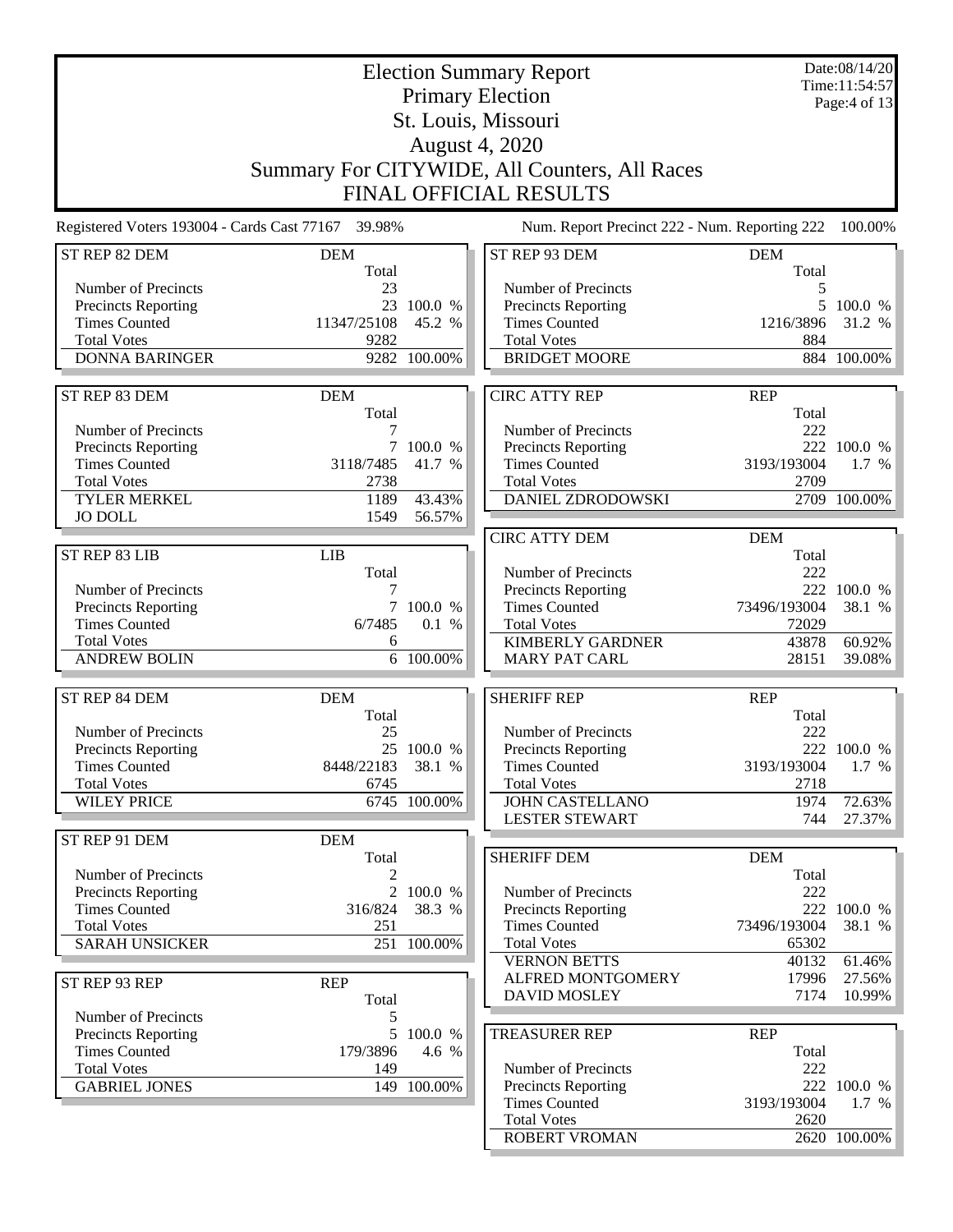|                                                    | Date:08/14/20<br><b>Election Summary Report</b><br>Time:11:54:57 |             |                                                   |                     |                                                 |  |  |
|----------------------------------------------------|------------------------------------------------------------------|-------------|---------------------------------------------------|---------------------|-------------------------------------------------|--|--|
|                                                    |                                                                  |             | <b>Primary Election</b>                           |                     | Page:5 of 13                                    |  |  |
|                                                    |                                                                  |             | St. Louis, Missouri                               |                     |                                                 |  |  |
|                                                    | August 4, 2020                                                   |             |                                                   |                     |                                                 |  |  |
|                                                    |                                                                  |             | Summary For CITYWIDE, All Counters, All Races     |                     |                                                 |  |  |
|                                                    |                                                                  |             |                                                   |                     |                                                 |  |  |
|                                                    |                                                                  |             | <b>FINAL OFFICIAL RESULTS</b>                     |                     |                                                 |  |  |
| Registered Voters 193004 - Cards Cast 77167 39.98% |                                                                  |             | Num. Report Precinct 222 - Num. Reporting 222     |                     | 100.00%                                         |  |  |
| <b>TREASURER DEM</b>                               | <b>DEM</b><br>Total                                              |             | COM WOMAN WD 2 DEM                                | <b>DEM</b><br>Total |                                                 |  |  |
| Number of Precincts                                | 222                                                              |             | Number of Precincts                               | 8                   |                                                 |  |  |
| Precincts Reporting                                | 222                                                              | 100.0 %     | Precincts Reporting                               | 8                   | 100.0 %                                         |  |  |
| <b>Times Counted</b>                               | 73496/193004                                                     | 38.1 %      | <b>Times Counted</b>                              | 1897/5545           | 34.2 %                                          |  |  |
| <b>Total Votes</b>                                 | 69938                                                            |             | <b>Total Votes</b>                                | 1766                |                                                 |  |  |
| <b>TISHAURA JONES</b>                              | 40925                                                            | 58.52%      | <b>JOYCE HALL</b>                                 | 874                 | 49.49%                                          |  |  |
| <b>JEFFREY BOYD</b>                                | 29013                                                            | 41.48%      | <b>ERMA JEFFERSON</b>                             | 885                 | 50.11%                                          |  |  |
|                                                    |                                                                  |             | Write-in Votes                                    | 7                   | 0.40%                                           |  |  |
| <b>TREASURER GRN</b>                               | <b>GRN</b><br>Total                                              |             | COM MAN WD 3 DEM                                  | <b>DEM</b>          |                                                 |  |  |
| Number of Precincts                                | 222                                                              |             |                                                   | Total               |                                                 |  |  |
| <b>Precincts Reporting</b>                         |                                                                  | 222 100.0 % | Number of Precincts                               | 9                   |                                                 |  |  |
| <b>Times Counted</b>                               | 43/193004                                                        | 0.0 %       | Precincts Reporting                               | 9                   | 100.0 %                                         |  |  |
| <b>Total Votes</b>                                 | 36                                                               |             | <b>Times Counted</b>                              | 1707/5654           | 30.2 %                                          |  |  |
| DON DE VIVO                                        |                                                                  | 36 100.00%  | <b>Total Votes</b>                                | 1632                |                                                 |  |  |
|                                                    |                                                                  |             | DESHEON MCNARRY                                   | 151                 | 9.25%                                           |  |  |
| COM MAN WD 1 DEM                                   | <b>DEM</b>                                                       |             | <b>ANTHONY BELL</b>                               | 938                 | 57.48%                                          |  |  |
|                                                    | Total                                                            |             | MICHAEL CONNERS                                   | 530                 | 32.48%                                          |  |  |
| Number of Precincts                                |                                                                  |             | Write-in Votes                                    | 13                  | 0.80%                                           |  |  |
| Precincts Reporting                                |                                                                  | 7 100.0 %   |                                                   | <b>DEM</b>          |                                                 |  |  |
| <b>Times Counted</b><br><b>Total Votes</b>         | 2017/6079<br>1703                                                | 33.2 %      | COM WOMAN WD 3 DEM                                | Total               |                                                 |  |  |
| <b>STERLING MILLER</b>                             | 1660                                                             | 97.48%      | Number of Precincts                               | 9                   |                                                 |  |  |
| Write-in Votes                                     | 43                                                               | 2.52%       | Precincts Reporting                               | 9                   | 100.0 %                                         |  |  |
|                                                    |                                                                  |             |                                                   |                     |                                                 |  |  |
|                                                    |                                                                  |             | <b>Times Counted</b>                              | 1707/5654           | 30.2 %                                          |  |  |
| COM WOMAN WD 1 DEM                                 | <b>DEM</b>                                                       |             | <b>Total Votes</b>                                | 1612                |                                                 |  |  |
|                                                    | Total                                                            |             | <b>LUCINDA FRAZIER</b>                            | 1137                | 70.53%                                          |  |  |
| Number of Precincts                                | 7                                                                |             | KATHELENA BELCHER                                 | 468                 | 29.03%                                          |  |  |
| Precincts Reporting                                |                                                                  | 7 100.0 %   | Write-in Votes                                    | 7                   |                                                 |  |  |
| <b>Times Counted</b>                               | 2017/6079                                                        | 33.2 %      |                                                   |                     |                                                 |  |  |
| <b>Total Votes</b>                                 | 1854                                                             |             | COM MAN WD 4 DEM                                  | <b>DEM</b>          |                                                 |  |  |
| YOLANDA BROWN                                      | 1098                                                             | 59.22%      |                                                   | Total               |                                                 |  |  |
| <b>RAQUEL GANT</b><br>Write-in Votes               | 733<br>23                                                        | 39.54%      | Number of Precincts<br><b>Precincts Reporting</b> | 10                  | 10 100.0 %                                      |  |  |
|                                                    |                                                                  | 1.24%       | <b>Times Counted</b>                              | 1877/6070           | 30.9 %                                          |  |  |
| COM MAN WD 2 DEM                                   | <b>DEM</b>                                                       |             | <b>Total Votes</b>                                | 1713                |                                                 |  |  |
|                                                    | Total                                                            |             | <b>JACOBY COMBS</b>                               | 299                 | 17.45%                                          |  |  |
| Number of Precincts                                | 8                                                                |             | <b>JAMAR MULLINS</b>                              | 600                 |                                                 |  |  |
| Precincts Reporting                                | 8                                                                | 100.0 %     | EDWARD MCFOWLAND                                  | 796                 |                                                 |  |  |
| <b>Times Counted</b>                               | 1897/5545                                                        | 34.2 %      | Write-in Votes                                    | 18                  |                                                 |  |  |
| <b>Total Votes</b>                                 | 1782                                                             |             |                                                   |                     |                                                 |  |  |
| <b>LARRY MIDDLEBROOK</b>                           | 1105                                                             | 62.01%      | COM WOMAN WD 4 DEM                                | <b>DEM</b>          |                                                 |  |  |
| <b>DAVID MOSLEY</b>                                | 669                                                              | 37.54%      | Number of Precincts                               | Total<br>10         |                                                 |  |  |
| Write-in Votes                                     | 8                                                                | 0.45%       | <b>Precincts Reporting</b>                        |                     | 10 100.0 %                                      |  |  |
|                                                    |                                                                  |             | <b>Times Counted</b>                              | 1877/6070           | 0.43%<br>35.03%<br>46.47%<br>$1.05\%$<br>30.9 % |  |  |
|                                                    |                                                                  |             | <b>Total Votes</b>                                | 1713                |                                                 |  |  |
|                                                    |                                                                  |             | <b>CAROLINE MOORE</b>                             | 1104                | 64.45%                                          |  |  |
|                                                    |                                                                  |             | <b>GWENN WASHINGTON</b><br>Write-in Votes         | 572<br>37           | 33.39%<br>2.16%                                 |  |  |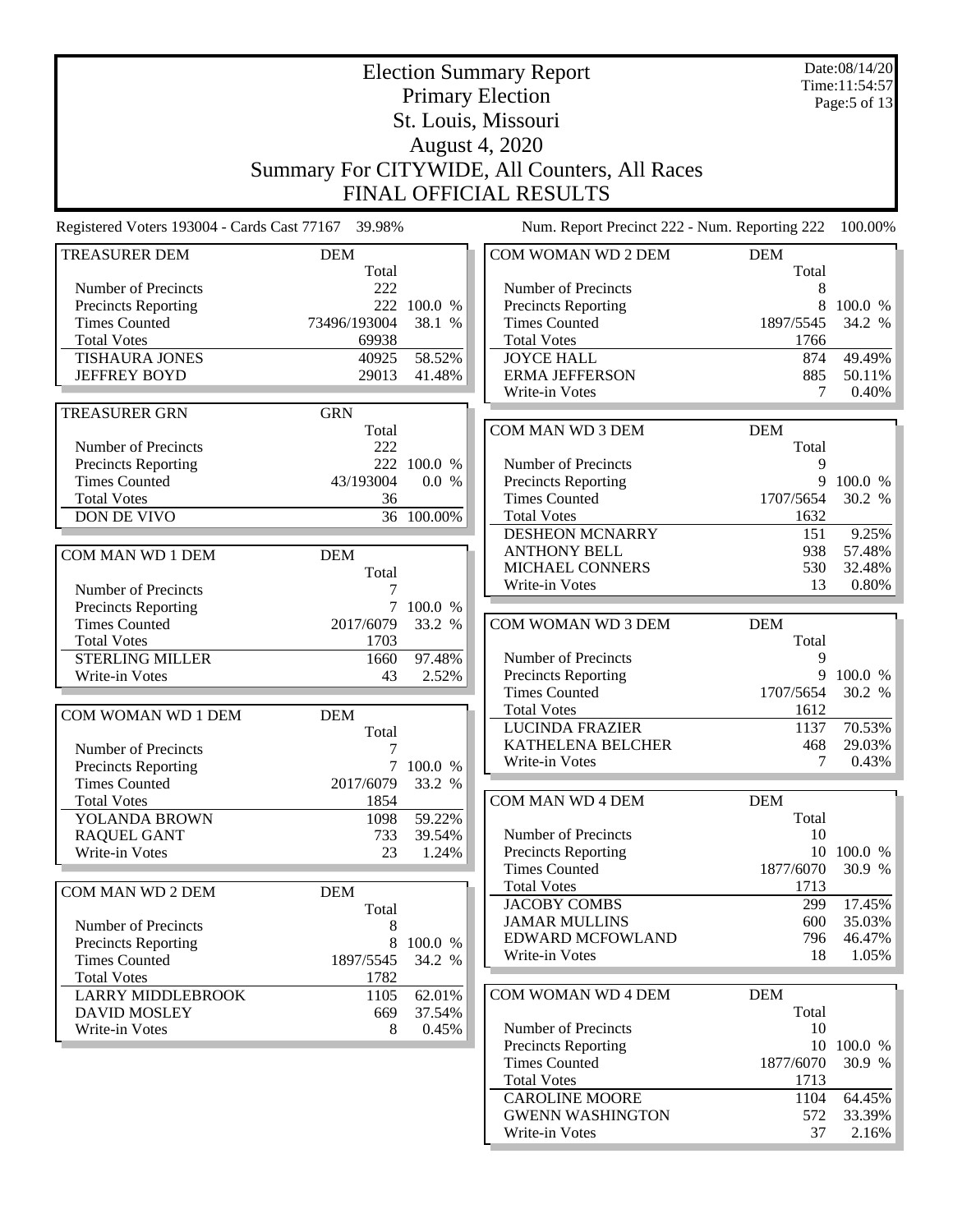|                                                    | Date:08/14/20       |               |                                               |                     |         |
|----------------------------------------------------|---------------------|---------------|-----------------------------------------------|---------------------|---------|
|                                                    |                     | Time:11:54:57 |                                               |                     |         |
|                                                    |                     | Page:6 of 13  |                                               |                     |         |
|                                                    |                     |               | St. Louis, Missouri                           |                     |         |
|                                                    |                     |               | August 4, 2020                                |                     |         |
|                                                    |                     |               | Summary For CITYWIDE, All Counters, All Races |                     |         |
|                                                    |                     |               |                                               |                     |         |
|                                                    |                     |               | <b>FINAL OFFICIAL RESULTS</b>                 |                     |         |
| Registered Voters 193004 - Cards Cast 77167 39.98% |                     |               | Num. Report Precinct 222 - Num. Reporting 222 |                     | 100.00% |
| COM MAN WD 5 DEM                                   | <b>DEM</b>          |               | COM MAN WD 7 DEM                              | <b>DEM</b>          |         |
|                                                    | Total               |               |                                               | Total               |         |
| Number of Precincts                                | 8                   |               | Number of Precincts                           | 6                   |         |
| Precincts Reporting                                | 8                   | 100.0 %       | Precincts Reporting                           | 6                   | 100.0 % |
| <b>Times Counted</b>                               | 1704/5897           | 28.9 %        | <b>Times Counted</b>                          | 3080/8027           | 38.4 %  |
| <b>Total Votes</b>                                 | 1625                |               | <b>Total Votes</b>                            | 2349                |         |
| <b>VERNON BETTS</b>                                | 597                 | 36.74%        | <b>MARTY MURRAY</b>                           | 2300                | 97.91%  |
| <b>RASHEEN ALDRIDGE</b>                            | 1019                | 62.71%        | Write-in Votes                                | 49                  | 2.09%   |
| Write-in Votes                                     | 9                   | 0.55%         |                                               |                     |         |
|                                                    |                     |               | COM WOMAN WD 7 REP                            | <b>REP</b>          |         |
| COM WOMAN WD 5 DEM                                 | <b>DEM</b>          |               |                                               | Total               |         |
|                                                    | Total               |               | Number of Precincts                           | 6                   |         |
| Number of Precincts                                | 8                   |               | Precincts Reporting                           | 6                   | 100.0 % |
| <b>Precincts Reporting</b>                         | 8                   | 100.0 %       | <b>Times Counted</b>                          | 116/8027            | 1.4 %   |
| <b>Times Counted</b>                               | 1704/5897           | 28.9 %        | <b>Total Votes</b>                            | 90                  |         |
| <b>Total Votes</b>                                 | 1422                |               | <b>NANA GRAHAM</b>                            | 87                  | 96.67%  |
| PENNY HUBBARD                                      | 1324                | 93.11%        | Write-in Votes                                | 3                   | 3.33%   |
| Write-in Votes                                     | 98                  | 6.89%         |                                               |                     |         |
|                                                    |                     |               | COM WOMAN WD 7 DEM                            | <b>DEM</b>          |         |
| COM MAN WD 6 REP                                   | <b>REP</b>          |               |                                               | Total               |         |
|                                                    | Total               |               | Number of Precincts                           | 6                   |         |
| Number of Precincts                                | 9                   |               | <b>Precincts Reporting</b>                    | 6                   | 100.0 % |
| Precincts Reporting                                | 9                   | 100.0 %       | <b>Times Counted</b>                          | 3080/8027           | 38.4 %  |
| <b>Times Counted</b>                               | 73/8083             | 0.9 %         | <b>Total Votes</b>                            | 2335                |         |
| <b>Total Votes</b>                                 | 67                  |               | <b>DANIELLE MANGOGNA</b>                      | 1536                | 65.78%  |
| <b>MICHAEL HEBRON</b>                              | 64                  | 95.52%        | <b>AMBER BENGE</b>                            | 772                 | 33.06%  |
| Write-in Votes                                     | 3                   | 4.48%         | Write-in Votes                                | 27                  | 1.16%   |
|                                                    |                     |               |                                               |                     |         |
| COM MAN WD 6 DEM                                   | <b>DEM</b>          |               | <b>COM MAN WD 8 REP</b>                       | <b>REP</b>          |         |
|                                                    | Total               |               |                                               | Total               |         |
| Number of Precincts                                | 9                   |               | Number of Precincts                           | 9                   |         |
| <b>Precincts Reporting</b>                         | 9                   | 100.0 %       | <b>Precincts Reporting</b>                    | 9                   | 100.0 % |
| <b>Times Counted</b>                               | 3569/8083           | 44.2 %        | <b>Times Counted</b>                          | 92/8409             | $1.1\%$ |
| <b>Total Votes</b>                                 | 2799                |               | <b>Total Votes</b>                            | 75                  |         |
| WILLIAM SUGGS                                      | 2752                | 98.32%        | <b>BYRON KEELIN</b>                           | 72                  | 96.00%  |
| Write-in Votes                                     | 47                  | 1.68%         | Write-in Votes                                | 3                   | 4.00%   |
|                                                    |                     |               |                                               |                     |         |
| COM WOMAN WD 6 DEM                                 | <b>DEM</b><br>Total |               | COM MAN WD 8 DEM                              | <b>DEM</b><br>Total |         |
| Number of Precincts                                | 9                   |               | Number of Precincts                           | 9                   |         |
| Precincts Reporting                                | 9                   | 100.0 %       | Precincts Reporting                           | 9                   | 100.0 % |
| <b>Times Counted</b>                               | 3569/8083           | 44.2 %        | <b>Times Counted</b>                          | 4147/8409           | 49.3 %  |
| <b>Total Votes</b>                                 | 3101                |               | <b>Total Votes</b>                            | 3345                |         |
| <b>VANESSA CARROLL</b>                             | 2044                | 65.91%        | PAUL FEHLER                                   | 3274                | 97.88%  |
| <b>MARY ENTRUP</b>                                 | 1038                | 33.47%        | Write-in Votes                                | 71                  | 2.12%   |
| Write-in Votes                                     | 19                  | 0.61%         |                                               |                     |         |
|                                                    |                     |               |                                               |                     |         |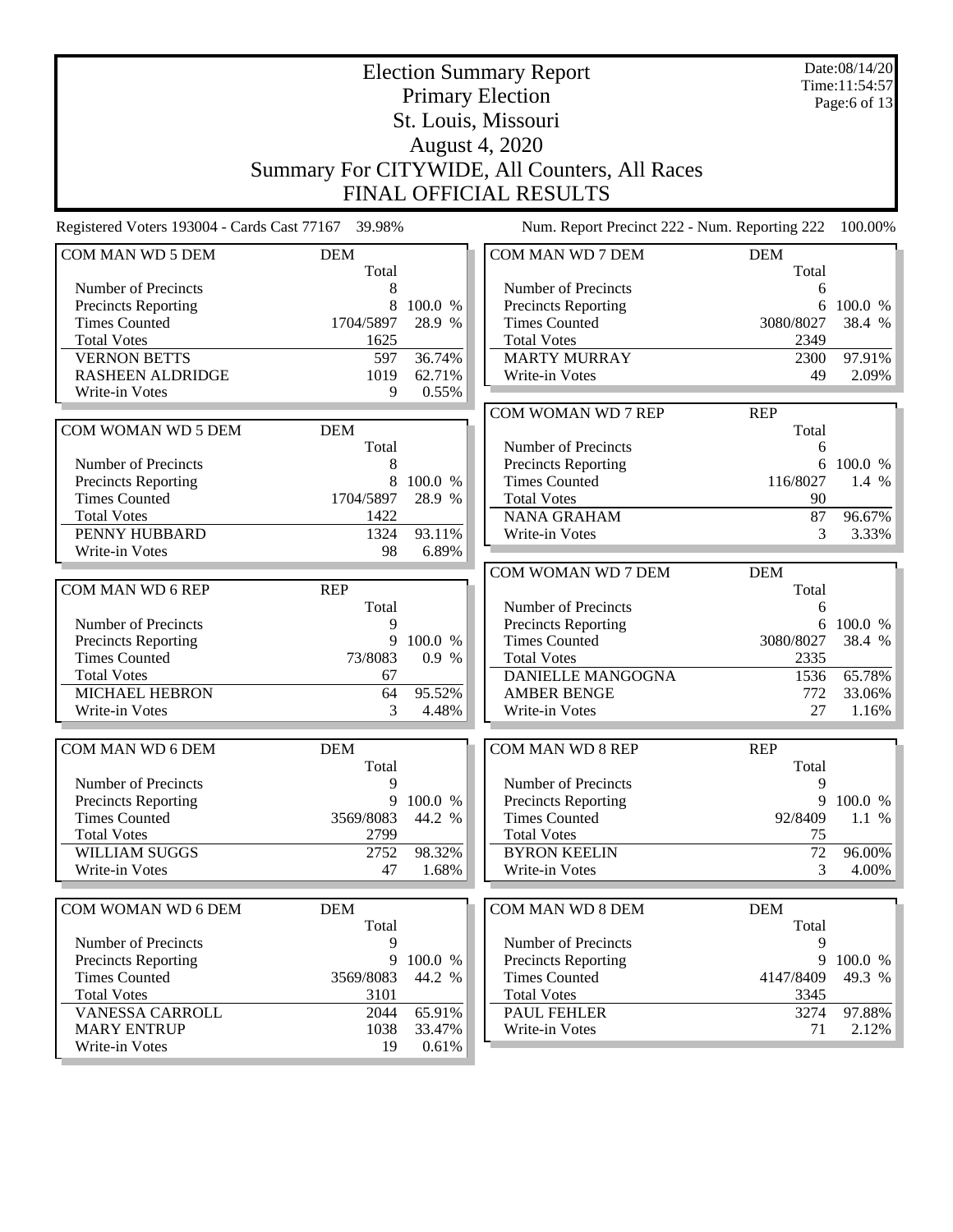|                                                    | Date:08/14/20<br>Time:11:54:57                |                  |                                                |            |                 |  |
|----------------------------------------------------|-----------------------------------------------|------------------|------------------------------------------------|------------|-----------------|--|
|                                                    |                                               | Page:7 of 13     |                                                |            |                 |  |
|                                                    |                                               |                  | <b>Primary Election</b><br>St. Louis, Missouri |            |                 |  |
|                                                    |                                               |                  | <b>August 4, 2020</b>                          |            |                 |  |
|                                                    |                                               |                  |                                                |            |                 |  |
|                                                    | Summary For CITYWIDE, All Counters, All Races |                  |                                                |            |                 |  |
|                                                    |                                               |                  | <b>FINAL OFFICIAL RESULTS</b>                  |            |                 |  |
| Registered Voters 193004 - Cards Cast 77167 39.98% |                                               |                  | Num. Report Precinct 222 - Num. Reporting 222  |            | 100.00%         |  |
| COM MAN WD 8 GRN                                   | <b>GRN</b>                                    |                  | COM MAN WD 10 DEM                              | <b>DEM</b> |                 |  |
|                                                    | Total                                         |                  |                                                | Total      |                 |  |
| Number of Precincts                                | 9                                             |                  | Number of Precincts                            | 9          |                 |  |
| <b>Precincts Reporting</b>                         | 9                                             | 100.0 %          | Precincts Reporting                            | 9          | 100.0 %         |  |
| <b>Times Counted</b>                               | 3/8409                                        | 0.0 %            | <b>Times Counted</b>                           | 3183/7482  | 42.5 %          |  |
| <b>Total Votes</b><br><b>JOSEPH CIVETTINI</b>      | 3<br>3                                        |                  | <b>Total Votes</b><br><b>ROB STELZER</b>       | 2445       |                 |  |
| Write-in Votes                                     | 0                                             | 100.00%<br>0.00% | Write-in Votes                                 | 2390<br>55 | 97.75%<br>2.25% |  |
|                                                    |                                               |                  |                                                |            |                 |  |
| COM WOMAN WD 8 DEM                                 | <b>DEM</b>                                    |                  | COM WOMAN WD 10 DEM                            | <b>DEM</b> |                 |  |
|                                                    | Total                                         |                  |                                                | Total      |                 |  |
| Number of Precincts                                | 9                                             |                  | Number of Precincts                            | 9          |                 |  |
| Precincts Reporting                                | 9                                             | 100.0 %          | <b>Precincts Reporting</b>                     | 9          | 100.0 %         |  |
| <b>Times Counted</b>                               | 4147/8409                                     | 49.3 %           | <b>Times Counted</b>                           | 3183/7482  | 42.5 %          |  |
| <b>Total Votes</b>                                 | 3628                                          |                  | <b>Total Votes</b>                             | 2514       |                 |  |
| <b>JOANNA GRILLAS</b>                              | 1915                                          | 52.78%           | <b>AMIE MAXWELL</b>                            | 1168       | 46.46%          |  |
| <b>JACQUELINE GONZALES</b>                         | 1681                                          | 46.33%           | DEBBIE HILDERBRAND                             | 1312       | 52.19%          |  |
| Write-in Votes                                     | 32                                            | 0.88%            | Write-in Votes                                 | 34         | 1.35%           |  |
|                                                    |                                               |                  |                                                |            |                 |  |
| COM MAN WD 9 DEM                                   | <b>DEM</b>                                    |                  | COM MAN WD 11 DEM                              | <b>DEM</b> |                 |  |
|                                                    | Total                                         |                  |                                                | Total      |                 |  |
| Number of Precincts                                | 9                                             |                  | Number of Precincts                            | 6          |                 |  |
| Precincts Reporting                                | 9                                             | 100.0 %          | Precincts Reporting                            |            | 6 100.0 %       |  |
| <b>Times Counted</b>                               | 2509/6669                                     | 37.6 %           | <b>Times Counted</b>                           | 1983/6172  | 32.1 %          |  |
| <b>Total Votes</b>                                 | 2040                                          |                  | <b>Total Votes</b>                             | 1661       |                 |  |
| <b>BRYAN WALSH</b>                                 | 1988                                          | 97.45%           | <b>JACOB HUMMEL</b>                            | 1621       | 97.59%          |  |
| Write-in Votes                                     | 52                                            | 2.55%            | Write-in Votes                                 | 40         | 2.41%           |  |
|                                                    |                                               |                  |                                                |            |                 |  |
| <b>COM WOMAN WD 9 DEM</b>                          | <b>DEM</b>                                    |                  | <b>COM WOMAN WD 11 DEM</b>                     | <b>DEM</b> |                 |  |
| Number of Precincts                                | Total<br>9                                    |                  | Number of Precincts                            | Total<br>6 |                 |  |
| <b>Precincts Reporting</b>                         | 9                                             | 100.0 %          | <b>Precincts Reporting</b>                     | 6          | 100.0 %         |  |
| <b>Times Counted</b>                               | 2509/6669                                     | 37.6 %           | <b>Times Counted</b>                           | 1983/6172  | 32.1 %          |  |
| <b>Total Votes</b>                                 | 2052                                          |                  | <b>Total Votes</b>                             | 1658       |                 |  |
| <b>SARA JOHNSON</b>                                | 2007                                          | 97.81%           | <b>KATHY GAMACHE</b>                           | 1624       | 97.95%          |  |
| <b>Write-in Votes</b>                              | 45                                            | 2.19%            | Write-in Votes                                 | 34         | 2.05%           |  |
|                                                    |                                               |                  |                                                |            |                 |  |
| COM MAN WD 10 REP                                  | <b>REP</b>                                    |                  | COM MAN WD 12 DEM                              | <b>DEM</b> |                 |  |
|                                                    | Total                                         |                  |                                                | Total      |                 |  |
| Number of Precincts                                | 9                                             |                  | Number of Precincts                            | 8          |                 |  |
| Precincts Reporting                                | 9                                             | 100.0 %          | Precincts Reporting                            | 8          | 100.0 %         |  |
| <b>Times Counted</b>                               | 234/7482                                      | 3.1 %            | <b>Times Counted</b>                           | 3233/8037  | 40.2 %          |  |
| <b>Total Votes</b>                                 | 192                                           |                  | <b>Total Votes</b>                             | 2736       |                 |  |
| <b>REID CRANMER</b>                                | 190                                           | 98.96%           | <b>GREGORY DALY</b>                            | 2669       | 97.55%          |  |
| Write-in Votes                                     | 2                                             | 1.04%            | Write-in Votes                                 | 67         | $2.45\%$        |  |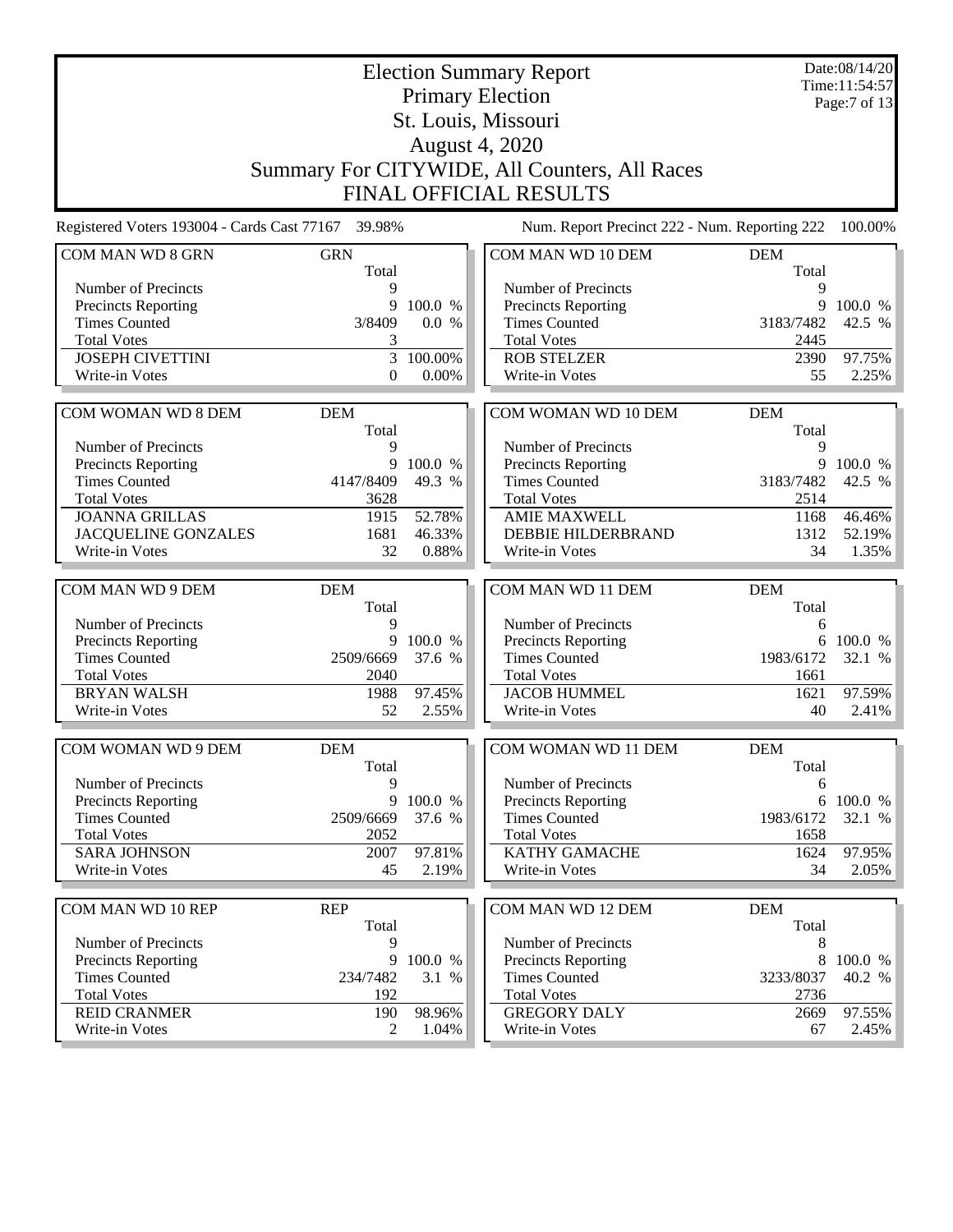|                                             |                   | Date:08/14/20<br>Time:11:54:57 |                                               |            |                   |
|---------------------------------------------|-------------------|--------------------------------|-----------------------------------------------|------------|-------------------|
|                                             |                   |                                | <b>Primary Election</b>                       |            | Page:8 of 13      |
|                                             |                   |                                | St. Louis, Missouri                           |            |                   |
|                                             |                   |                                | <b>August 4, 2020</b>                         |            |                   |
|                                             |                   |                                | Summary For CITYWIDE, All Counters, All Races |            |                   |
|                                             |                   |                                | FINAL OFFICIAL RESULTS                        |            |                   |
|                                             |                   |                                |                                               |            |                   |
| Registered Voters 193004 - Cards Cast 77167 | 39.98%            |                                | Num. Report Precinct 222 - Num. Reporting 222 |            | 100.00%           |
| COM WOMAN WD 12 REP                         | <b>REP</b>        |                                | COM WOMAN WD 14 REP                           | <b>REP</b> |                   |
| Number of Precincts                         | Total             |                                | Number of Precincts                           | Total      |                   |
| Precincts Reporting                         | 8<br>8            | 100.0 %                        | Precincts Reporting                           | 9<br>9     | 100.0 %           |
| <b>Times Counted</b>                        | 366/8037          | 4.6 %                          | <b>Times Counted</b>                          | 190/6336   | 3.0%              |
| <b>Total Votes</b>                          | 307               |                                | <b>Total Votes</b>                            | 157        |                   |
| <b>MARY MCLEAN</b>                          | 302               | 98.37%                         | <b>JULIA MCQUEEN</b>                          | 152        | 96.82%            |
| Write-in Votes                              | 5                 | 1.63%                          | Write-in Votes                                | 5          | 3.18%             |
|                                             |                   |                                |                                               |            |                   |
| COM WOMAN WD 12 DEM                         | <b>DEM</b>        |                                | COM WOMAN WD 14 DEM                           | <b>DEM</b> |                   |
|                                             | Total             |                                |                                               | Total      |                   |
| Number of Precincts                         | 8                 |                                | Number of Precincts                           | 9<br>9     |                   |
| Precincts Reporting<br><b>Times Counted</b> | 8<br>3233/8037    | 100.0 %<br>40.2 %              | Precincts Reporting<br><b>Times Counted</b>   | 2267/6336  | 100.0 %<br>35.8 % |
| <b>Total Votes</b>                          | 2581              |                                | <b>Total Votes</b>                            | 1829       |                   |
| <b>KRISTINA SULLIVAN</b>                    | 2542              | 98.49%                         | <b>MADELINE BUTHOD</b>                        | 1804       | 98.63%            |
| Write-in Votes                              | 39                | 1.51%                          | Write-in Votes                                | 25         | 1.37%             |
|                                             |                   |                                |                                               |            |                   |
| COM MAN WD 13 DEM                           | <b>DEM</b>        |                                | COM MAN WD 15 DEM                             | <b>DEM</b> |                   |
|                                             | Total             |                                |                                               | Total      |                   |
| Number of Precincts                         | 6                 |                                | Number of Precincts                           | 7          |                   |
| Precincts Reporting                         | 6                 | 100.0 %                        | Precincts Reporting                           | 7          | 100.0 %           |
| <b>Times Counted</b>                        | 2722/7061         | 38.5 %                         | <b>Times Counted</b>                          | 3455/7577  | 45.6 %            |
| <b>Total Votes</b>                          | 2387              |                                | <b>Total Votes</b>                            | 2809       |                   |
| FRED WESSELS                                | 1293              | 54.17%                         | <b>TOD MARTIN</b>                             | 2764       | 98.40%            |
| <b>TONY KIRCHNER</b>                        | 1061              | 44.45%                         | Write-in Votes                                | 45         | 1.60%             |
| Write-in Votes                              | 33                | 1.38%                          |                                               |            |                   |
|                                             |                   |                                | COM WOMAN WD 15 DEM                           | <b>DEM</b> |                   |
| COM WOMAN WD 13 DEM                         | <b>DEM</b>        |                                |                                               | Total      |                   |
|                                             | Total             |                                | Number of Precincts                           | 7          |                   |
| Number of Precincts                         | 6                 |                                | Precincts Reporting                           |            | 7100.0%           |
| <b>Precincts Reporting</b>                  | 6                 | 100.0 %                        | <b>Times Counted</b>                          | 3455/7577  | 45.6 %            |
| <b>Times Counted</b><br><b>Total Votes</b>  | 2722/7061<br>2129 | 38.5 %                         | <b>Total Votes</b><br><b>KARISA HERNANDEZ</b> | 2834       |                   |
| <b>LISA BERTKE</b>                          | 2090              | 98.17%                         | Write-in Votes                                | 2800<br>34 | 98.80%<br>1.20%   |
| Write-in Votes                              | 39                | 1.83%                          |                                               |            |                   |
|                                             |                   |                                | COM MAN WD 16 REP                             | <b>REP</b> |                   |
| COM MAN WD 14 DEM                           | <b>DEM</b>        |                                |                                               | Total      |                   |
|                                             | Total             |                                | Number of Precincts                           | 8          |                   |
| Number of Precincts                         | 9                 |                                | <b>Precincts Reporting</b>                    | 8          | 100.0 %           |
| Precincts Reporting                         | 9                 | 100.0 %                        | <b>Times Counted</b>                          | 282/8766   | 3.2 %             |
| <b>Times Counted</b>                        | 2267/6336         | 35.8 %                         | <b>Total Votes</b>                            | 228        |                   |
| <b>Total Votes</b>                          | 1995              |                                | <b>JOE HODES</b>                              | 226        | 99.12%            |
| <b>IAN MCVEY</b>                            | 344               | 17.24%                         | Write-in Votes                                | 2          | 0.88%             |
| <b>MATT BELL</b>                            | 1635              | 81.95%                         |                                               |            |                   |
| Write-in Votes                              | 16                | 0.80%                          |                                               |            |                   |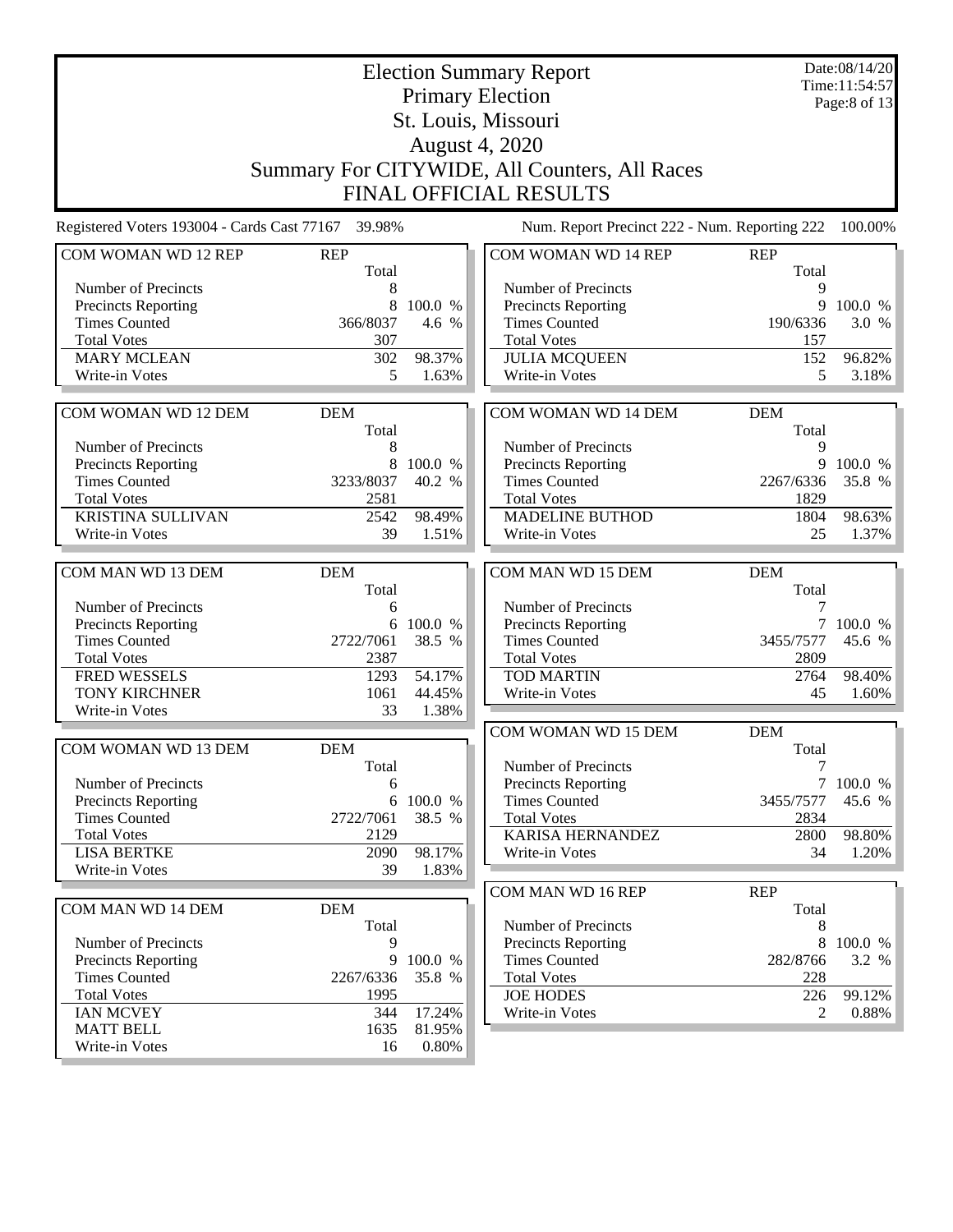| <b>Election Summary Report</b><br><b>Primary Election</b> |                     |         |                                                    |                     | Date:08/14/20<br>Time:11:54:57<br>Page: $9$ of 13 |
|-----------------------------------------------------------|---------------------|---------|----------------------------------------------------|---------------------|---------------------------------------------------|
|                                                           |                     |         | St. Louis, Missouri                                |                     |                                                   |
|                                                           |                     |         | August 4, 2020                                     |                     |                                                   |
|                                                           |                     |         |                                                    |                     |                                                   |
|                                                           |                     |         | Summary For CITYWIDE, All Counters, All Races      |                     |                                                   |
|                                                           |                     |         | FINAL OFFICIAL RESULTS                             |                     |                                                   |
| Registered Voters 193004 - Cards Cast 77167 39.98%        |                     |         | Num. Report Precinct 222 - Num. Reporting 222      |                     | 100.00%                                           |
| COM MAN WD 16 DEM                                         | <b>DEM</b>          |         | COM MAN WD 17 GRN                                  | <b>GRN</b>          |                                                   |
| Number of Precincts                                       | Total<br>8          |         | Number of Precincts                                | Total<br>8          |                                                   |
| <b>Precincts Reporting</b>                                | 8                   | 100.0 % | <b>Precincts Reporting</b>                         | 8                   | 100.0 %                                           |
| <b>Times Counted</b>                                      | 4514/8766           | 51.5 %  | <b>Times Counted</b>                               | 3/8158              | 0.0 %                                             |
| <b>Total Votes</b>                                        | 3228                |         | <b>Total Votes</b>                                 | 3                   |                                                   |
| <b>STEVE LENIVY</b>                                       | 3153                | 97.68%  | <b>DON DE VIVO</b>                                 | 3                   | 100.00%                                           |
| Write-in Votes                                            | 75                  | 2.32%   | Write-in Votes                                     | $\overline{0}$      | $0.00\%$                                          |
|                                                           |                     |         |                                                    |                     |                                                   |
| COM WOMAN WD 16 REP                                       | <b>REP</b><br>Total |         | COM WOMAN WD 17 DEM                                | <b>DEM</b><br>Total |                                                   |
| Number of Precincts                                       | 8                   |         | Number of Precincts                                | 8                   |                                                   |
| Precincts Reporting                                       | 8                   | 100.0 % | <b>Precincts Reporting</b>                         | 8                   | 100.0 %                                           |
| <b>Times Counted</b>                                      | 282/8766            | 3.2 %   | <b>Times Counted</b>                               | 3117/8158           | 38.2 %                                            |
| <b>Total Votes</b>                                        | 226                 |         | <b>Total Votes</b>                                 | 2367                |                                                   |
| <b>LYNN MUENCH</b>                                        | 226                 | 100.00% | <b>AMY HILGEMANN</b>                               | 2325                | 98.23%                                            |
| Write-in Votes                                            | $\mathbf{0}$        | 0.00%   | Write-in Votes                                     | 42                  | 1.77%                                             |
|                                                           |                     |         |                                                    |                     |                                                   |
| COM WOMAN WD 16 DEM                                       | <b>DEM</b>          |         | COM MAN WD 18 DEM                                  | <b>DEM</b>          |                                                   |
|                                                           | Total               |         |                                                    | Total               |                                                   |
| Number of Precincts                                       | 8                   |         | Number of Precincts                                | 6                   |                                                   |
| <b>Precincts Reporting</b>                                | 8                   | 100.0 % | <b>Precincts Reporting</b>                         | 6<br>2089/5838      | 100.0 %                                           |
| <b>Times Counted</b><br><b>Total Votes</b>                | 4514/8766<br>3867   | 51.5 %  | <b>Times Counted</b><br><b>Total Votes</b>         | 1695                | 35.8 %                                            |
| <b>MARY PAT CARL</b>                                      | 3815                | 98.66%  | <b>JOHN WATSON</b>                                 | 1380                | 81.42%                                            |
| Write-in Votes                                            | 52                  | 1.34%   | Write-in Votes                                     | 315                 | 18.58%                                            |
|                                                           |                     |         |                                                    |                     |                                                   |
| COM MAN WD 17 REP                                         | <b>REP</b>          |         | COM WOMAN WD 18 DEM                                | <b>DEM</b>          |                                                   |
|                                                           | Total               |         |                                                    | Total               |                                                   |
| Number of Precincts                                       | 8                   |         | Number of Precincts                                | 6                   |                                                   |
| <b>Precincts Reporting</b>                                | 8                   | 100.0 % | <b>Precincts Reporting</b>                         |                     | 6 100.0 %                                         |
| <b>Times Counted</b>                                      | 85/8158             | 1.0 %   | <b>Times Counted</b>                               | 2089/5838           | 35.8 %                                            |
| <b>Total Votes</b>                                        | 72                  |         | <b>Total Votes</b>                                 | 1921                |                                                   |
| <b>DAN SCOTT</b>                                          | 72                  | 100.00% | <b>JUDITH ARNOLD</b>                               | 600                 | 31.23%                                            |
| Write-in Votes                                            | $\mathbf{0}$        | 0.00%   | YOLANDA YANCIE                                     | 982                 | 51.12%                                            |
|                                                           |                     |         | PAMELA MCLUCAS                                     | 329                 | 17.13%                                            |
| COM MAN WD 17 DEM                                         | <b>DEM</b>          |         | Write-in Votes                                     | 10                  | 0.52%                                             |
|                                                           | Total               |         |                                                    |                     |                                                   |
| Number of Precincts                                       | 8                   |         | COM MAN WD 19 DEM                                  | <b>DEM</b>          |                                                   |
| Precincts Reporting                                       | 8                   | 100.0 % |                                                    | Total               |                                                   |
| <b>Times Counted</b><br><b>Total Votes</b>                | 3117/8158<br>2337   | 38.2 %  | Number of Precincts                                | 9<br>9              | 100.0 %                                           |
| <b>BOB HILGEMANN</b>                                      | 2283                | 97.69%  | <b>Precincts Reporting</b><br><b>Times Counted</b> | 1922/5829           | 33.0 %                                            |
| Write-in Votes                                            | 54                  | 2.31%   | <b>Total Votes</b>                                 | 1691                |                                                   |
|                                                           |                     |         | <b>CLEO WILLIS</b>                                 | 668                 | 39.50%                                            |
|                                                           |                     |         | <b>SHAWN BAKER</b>                                 | 1002                | 59.25%                                            |
|                                                           |                     |         | Write-in Votes                                     | 21                  | 1.24%                                             |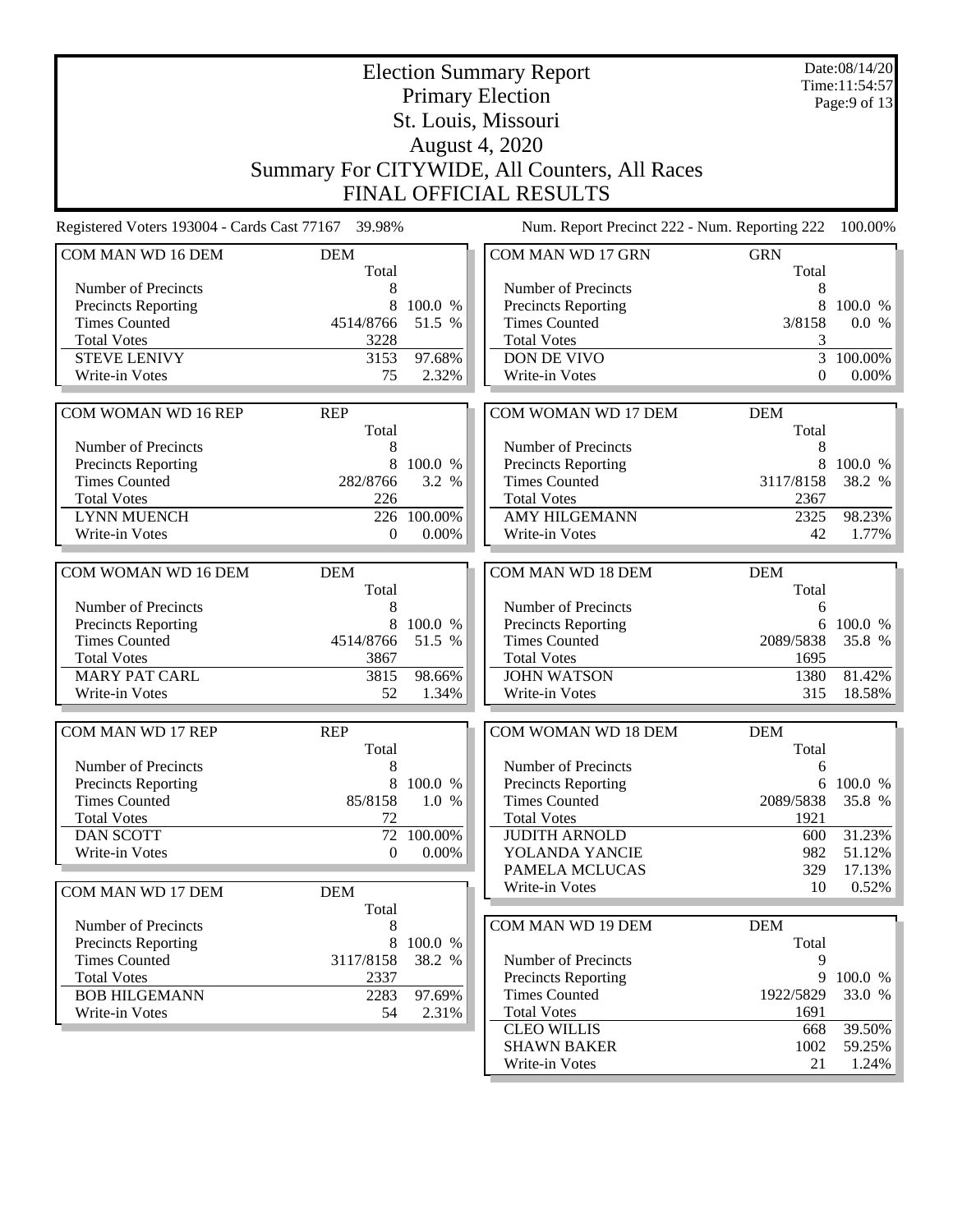|                                                    |                     | Date:08/14/20<br>Time:11:54:57 |                                                    |            |                   |
|----------------------------------------------------|---------------------|--------------------------------|----------------------------------------------------|------------|-------------------|
|                                                    |                     |                                | <b>Primary Election</b>                            |            | Page: 10 of 13    |
|                                                    |                     |                                |                                                    |            |                   |
|                                                    |                     |                                | St. Louis, Missouri<br><b>August 4, 2020</b>       |            |                   |
|                                                    |                     |                                |                                                    |            |                   |
|                                                    |                     |                                | Summary For CITYWIDE, All Counters, All Races      |            |                   |
|                                                    |                     |                                | <b>FINAL OFFICIAL RESULTS</b>                      |            |                   |
| Registered Voters 193004 - Cards Cast 77167 39.98% |                     |                                | Num. Report Precinct 222 - Num. Reporting 222      |            | 100.00%           |
| COM WOMAN WD 19 DEM                                | <b>DEM</b>          |                                | COM WOMAN WD 21 DEM                                | <b>DEM</b> |                   |
|                                                    | Total               |                                |                                                    | Total      |                   |
| Number of Precincts                                | 9                   |                                | Number of Precincts                                | 9          |                   |
| <b>Precincts Reporting</b>                         | 9                   | 100.0 %                        | <b>Precincts Reporting</b>                         | 9          | 100.0 %           |
| <b>Times Counted</b>                               | 1922/5829           | 33.0 %                         | <b>Times Counted</b>                               | 2206/6515  | 33.9 %            |
| <b>Total Votes</b>                                 | 1620                |                                | <b>Total Votes</b>                                 | 2085       |                   |
| <b>QUEEN BYRD</b>                                  | 1588                | 98.02%                         | <b>REBECCA MCCLOUD</b>                             | 809        | 38.80%            |
| Write-in Votes                                     | 32                  | 1.98%                          | <b>LAURA KEYS</b>                                  | 1271       | 60.96%            |
|                                                    |                     |                                | Write-in Votes                                     | 5          | 0.24%             |
| COM MAN WD 20 REP                                  | <b>REP</b>          |                                |                                                    |            |                   |
|                                                    | Total               |                                | COM MAN WD 22 REP                                  | <b>REP</b> |                   |
| Number of Precincts                                | 7                   |                                |                                                    | Total      |                   |
| <b>Precincts Reporting</b>                         |                     | 7 100.0 %                      | Number of Precincts                                | 8          |                   |
| <b>Times Counted</b>                               | 72/5359             | 1.3 %                          | <b>Precincts Reporting</b>                         | 8          | 100.0 %           |
| <b>Total Votes</b>                                 | 54                  |                                | <b>Times Counted</b>                               | 19/5746    | 0.3 %             |
| <b>MARK COMFORT</b>                                | 52                  | 96.30%                         | <b>Total Votes</b>                                 | 9          |                   |
| Write-in Votes                                     | 2                   | 3.70%                          | <b>ROBERT VROMAN</b>                               | 9          | 100.00%           |
|                                                    |                     |                                | Write-in Votes                                     | $\Omega$   | 0.00%             |
| COM MAN WD 20 DEM                                  | <b>DEM</b>          |                                |                                                    |            |                   |
|                                                    | Total               |                                | COM MAN WD 22 DEM                                  | <b>DEM</b> |                   |
| Number of Precincts                                |                     |                                |                                                    | Total      |                   |
| <b>Precincts Reporting</b>                         | 1496/5359           | 7 100.0 %                      | Number of Precincts                                | 8<br>8     |                   |
| <b>Times Counted</b><br><b>Total Votes</b>         | 1197                | 27.9 %                         | <b>Precincts Reporting</b><br><b>Times Counted</b> | 1607/5746  | 100.0 %<br>28.0 % |
| <b>MARK DAVIS</b>                                  | 1165                | 97.33%                         | <b>Total Votes</b>                                 | 1408       |                   |
| Write-in Votes                                     | 32                  | 2.67%                          | <b>ANDRE WILLIAMS</b>                              | 1372       | 97.44%            |
|                                                    |                     |                                | Write-in Votes                                     | 36         | 2.56%             |
|                                                    |                     |                                |                                                    |            |                   |
| COM WOMAN WD 20 DEM                                | <b>DEM</b>          |                                |                                                    |            |                   |
|                                                    | Total               |                                | <b>COM WOMAN WD 22 DEM</b>                         | <b>DEM</b> |                   |
| Number of Precincts<br><b>Precincts Reporting</b>  | 7                   | 7 100.0 %                      | Number of Precincts                                | Total<br>8 |                   |
| <b>Times Counted</b>                               | 1496/5359           | 27.9 %                         | <b>Precincts Reporting</b>                         | 8          | 100.0 %           |
| <b>Total Votes</b>                                 | 1221                |                                | <b>Times Counted</b>                               | 1607/5746  | 28.0 %            |
| <b>KIRSTEN PETTY</b>                               | 1189                | 97.38%                         | <b>Total Votes</b>                                 | 1501       |                   |
| Write-in Votes                                     | 32                  | 2.62%                          | <b>NORMA WALKER</b>                                | 1051       | 70.02%            |
|                                                    |                     |                                | <b>TONYA MCCAW</b>                                 | 431        | 28.71%            |
|                                                    |                     |                                | Write-in Votes                                     | 19         | 1.27%             |
| COM MAN WD 21 DEM                                  | <b>DEM</b><br>Total |                                |                                                    |            |                   |
| Number of Precincts                                | 9                   |                                | COM MAN WD 23 REP                                  | <b>REP</b> |                   |
| <b>Precincts Reporting</b>                         | 9                   | 100.0 %                        |                                                    | Total      |                   |
| <b>Times Counted</b>                               | 2206/6515           | 33.9 %                         | Number of Precincts                                | 9          |                   |
| <b>Total Votes</b>                                 | 2078                |                                | Precincts Reporting                                | 9          | 100.0 %           |
| <b>TIM ANDERSON</b>                                | 802                 | 38.59%                         | <b>Times Counted</b>                               | 289/8709   | 3.3 %             |
| <b>JAMES KEYS</b>                                  | 1266                | 60.92%                         | <b>Total Votes</b>                                 | 243        |                   |
| Write-in Votes                                     | 10                  | 0.48%                          | <b>ROBERT CRUMP</b>                                | 241        | 99.18%            |
|                                                    |                     |                                | Write-in Votes                                     | 2          | 0.82%             |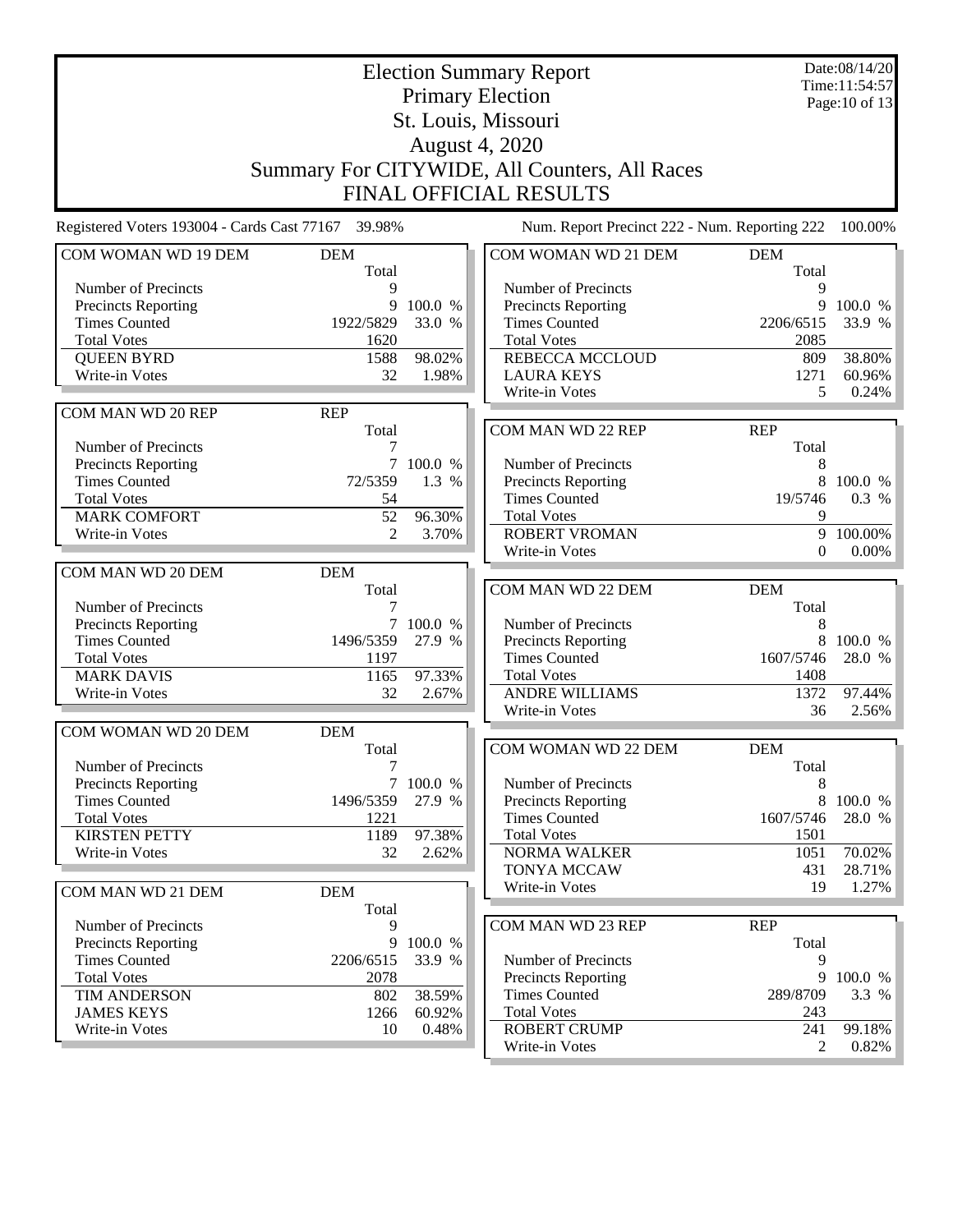| <b>Election Summary Report</b>                     |                     |         |                                                    |                     | Date:08/14/20<br>Time:11:54:57 |
|----------------------------------------------------|---------------------|---------|----------------------------------------------------|---------------------|--------------------------------|
|                                                    |                     |         | <b>Primary Election</b>                            |                     | Page:11 of 13                  |
|                                                    |                     |         | St. Louis, Missouri                                |                     |                                |
|                                                    |                     |         | <b>August 4, 2020</b>                              |                     |                                |
| Summary For CITYWIDE, All Counters, All Races      |                     |         |                                                    |                     |                                |
|                                                    |                     |         |                                                    |                     |                                |
|                                                    |                     |         | <b>FINAL OFFICIAL RESULTS</b>                      |                     |                                |
| Registered Voters 193004 - Cards Cast 77167 39.98% |                     |         | Num. Report Precinct 222 - Num. Reporting 222      |                     | 100.00%                        |
| COM MAN WD 23 DEM                                  | <b>DEM</b><br>Total |         | COM MAN WD 25 DEM                                  | <b>DEM</b><br>Total |                                |
| Number of Precincts                                | 9                   |         | Number of Precincts                                | 6                   |                                |
| Precincts Reporting                                | 9                   | 100.0 % | <b>Precincts Reporting</b>                         |                     | 6 100.0 %                      |
| <b>Times Counted</b>                               | 4034/8709           | 46.3 %  | <b>Times Counted</b>                               | 1583/5476           | 28.9 %                         |
| <b>Total Votes</b>                                 | 3124                |         | <b>Total Votes</b>                                 | 1286                |                                |
| <b>JOHN CARPENTER</b>                              | 1358                | 43.47%  | <b>GREG BROWN</b>                                  | 1256                | 97.67%                         |
| PATRICK MOYNIHAN                                   | 1725                | 55.22%  | Write-in Votes                                     | 30                  | 2.33%                          |
| Write-in Votes                                     | 41                  | 1.31%   |                                                    |                     |                                |
| COM WOMAN WD 23 REP                                | <b>REP</b>          |         | COM WOMAN WD 25 DEM                                | <b>DEM</b><br>Total |                                |
|                                                    | Total               |         | Number of Precincts                                | 6                   |                                |
| Number of Precincts                                | 9                   |         | <b>Precincts Reporting</b>                         |                     | 6 100.0 %                      |
| <b>Precincts Reporting</b>                         | 9                   | 100.0 % | <b>Times Counted</b>                               | 1583/5476           | 28.9 %                         |
| <b>Times Counted</b>                               | 289/8709            | 3.3 %   | <b>Total Votes</b>                                 | 1298                |                                |
| <b>Total Votes</b>                                 | 239                 |         | <b>LORI LAMPRICH</b>                               | 1270                | 97.84%                         |
| <b>CYNTHIA RICE</b>                                | 235                 | 98.33%  | Write-in Votes                                     | 28                  | 2.16%                          |
| Write-in Votes                                     | 4                   | 1.67%   |                                                    |                     |                                |
|                                                    |                     |         | COM MAN WD 26 DEM                                  | <b>DEM</b>          |                                |
| COM WOMAN WD 23 DEM                                | <b>DEM</b>          |         |                                                    | Total               |                                |
|                                                    | Total               |         | Number of Precincts                                | 6                   |                                |
| Number of Precincts                                | 9                   |         | <b>Precincts Reporting</b>                         |                     | 6 100.0 %                      |
| <b>Precincts Reporting</b>                         | 9                   | 100.0 % | <b>Times Counted</b>                               | 2597/6889           | 37.7 %                         |
| <b>Times Counted</b>                               | 4034/8709           | 46.3 %  | <b>Total Votes</b>                                 | 2303                |                                |
| <b>Total Votes</b><br><b>PATTY BROWN</b>           | 3054                | 98.36%  | <b>JOSEPH PALM</b>                                 | 1768                | 76.77%                         |
| Write-in Votes                                     | 3004<br>50          | 1.64%   | <b>MARIO STANTON</b><br>Write-in Votes             | 519<br>16           | 22.54%<br>0.69%                |
|                                                    |                     |         |                                                    |                     |                                |
| COM MAN WD 24 DEM                                  | <b>DEM</b>          |         | <b>COM WOMAN WD 26 DEM</b>                         | <b>DEM</b>          |                                |
|                                                    | Total               |         |                                                    | Total               |                                |
| Number of Precincts                                | 8                   |         | Number of Precincts                                | 6                   |                                |
| <b>Precincts Reporting</b><br><b>Times Counted</b> | 8<br>3194/7825      | 100.0 % | <b>Precincts Reporting</b><br><b>Times Counted</b> | 6<br>2597/6889      | 100.0 %                        |
| <b>Total Votes</b>                                 | 2394                | 40.8 %  | <b>Total Votes</b>                                 | 2454                | 37.7 %                         |
| <b>MATTHEW SISUL</b>                               | 2341                | 97.79%  | <b>KARLA MAY</b>                                   | 1706                | 69.52%                         |
| Write-in Votes                                     | 53                  | 2.21%   | <b>TAMEKA STIGERS</b>                              | 745                 | 30.36%                         |
|                                                    |                     |         | Write-in Votes                                     | 3                   | 0.12%                          |
| COM WOMAN WD 24 DEM                                | <b>DEM</b>          |         |                                                    |                     |                                |
|                                                    | Total               |         | COM MAN WD 27 DEM                                  | <b>DEM</b>          |                                |
| Number of Precincts                                | 8                   |         |                                                    | Total               |                                |
| Precincts Reporting                                | 8                   | 100.0 % | Number of Precincts                                | 8                   |                                |
| <b>Times Counted</b>                               | 3194/7825           | 40.8 %  | Precincts Reporting                                | 8                   | 100.0 %                        |
| <b>Total Votes</b>                                 | 2596                |         | <b>Times Counted</b>                               | 2223/6884           | 32.3 %                         |
| <b>CAROLYN MCMAHON</b>                             | 1709                | 65.83%  | <b>Total Votes</b>                                 | 2048                |                                |
| <b>TERI POWERS</b>                                 | 871                 | 33.55%  | <b>CHRIS CARTER</b>                                | 1491                | 72.80%                         |
| Write-in Votes                                     | 16                  | 0.62%   | <b>ELTOREON HAWKINS</b>                            | 540                 | 26.37%                         |
|                                                    |                     |         | Write-in Votes                                     | 17                  | 0.83%                          |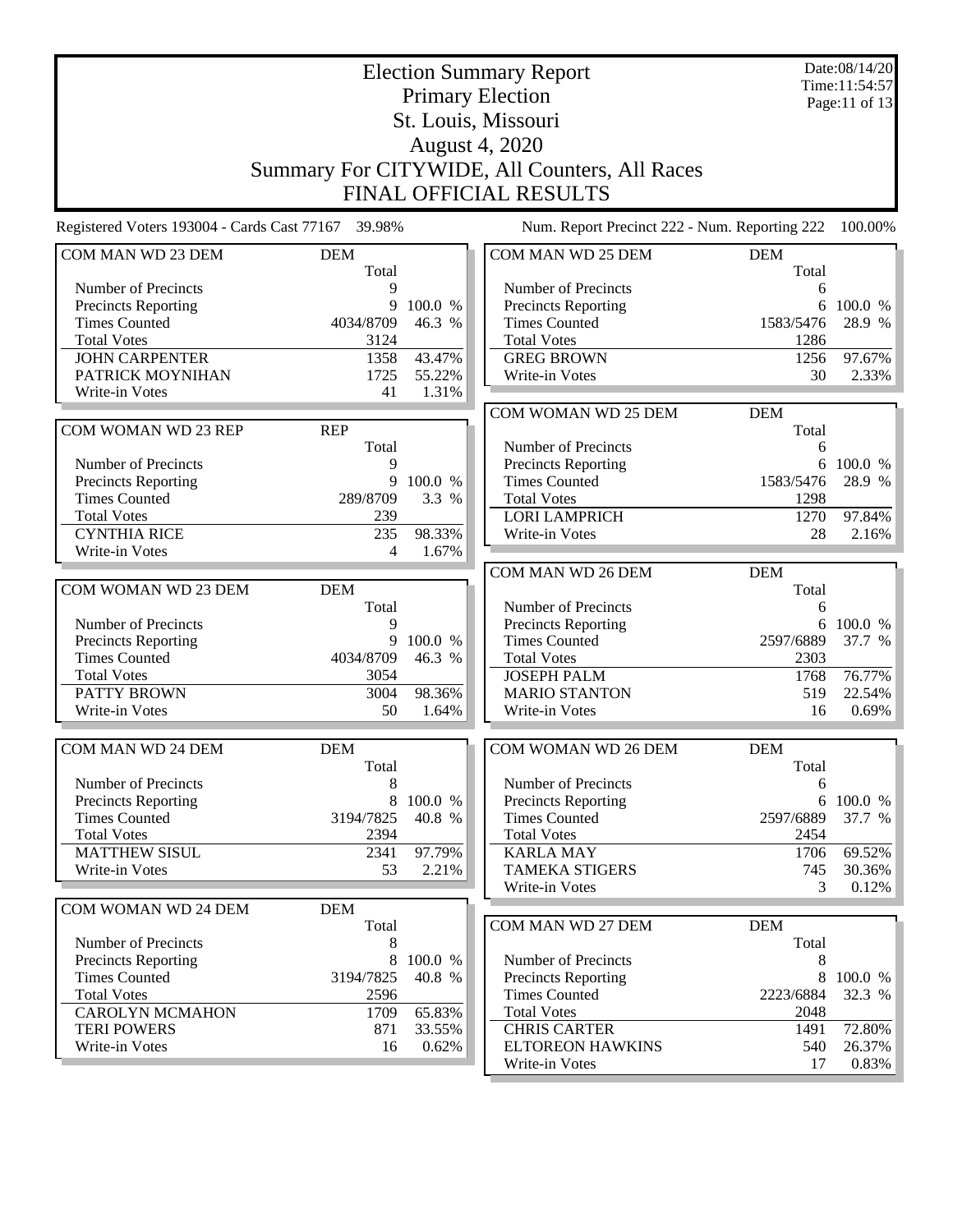|                                                    |                     | Date:08/14/20<br>Time:11:54:57<br>Page: 12 of 13 |                                               |                     |                      |
|----------------------------------------------------|---------------------|--------------------------------------------------|-----------------------------------------------|---------------------|----------------------|
|                                                    |                     |                                                  | St. Louis, Missouri<br><b>August 4, 2020</b>  |                     |                      |
|                                                    |                     |                                                  | Summary For CITYWIDE, All Counters, All Races |                     |                      |
|                                                    |                     |                                                  | <b>FINAL OFFICIAL RESULTS</b>                 |                     |                      |
| Registered Voters 193004 - Cards Cast 77167 39.98% |                     |                                                  | Num. Report Precinct 222 - Num. Reporting 222 |                     | 100.00%              |
| COM WOMAN WD 27 DEM                                | <b>DEM</b>          |                                                  | COM WOMAN REP ALL OTHERS                      | <b>REP</b>          |                      |
|                                                    | Total               |                                                  |                                               | Total               |                      |
| Number of Precincts                                | 8<br>8              | 100.0 %                                          | Number of Precincts                           | 172                 | 172 100.0 %          |
| Precincts Reporting<br><b>Times Counted</b>        | 2223/6884           | 32.3 %                                           | Precincts Reporting<br><b>Times Counted</b>   | 1817/145217         | 1.3 %                |
| <b>Total Votes</b>                                 | 1999                |                                                  | <b>Total Votes</b>                            | 139                 |                      |
| <b>MARY DAVIS</b>                                  | 1248                | 62.43%                                           | Write-in Votes                                |                     | 139 100.00%          |
| <b>MARY ANN JACKSON</b>                            | 729                 | 36.47%                                           |                                               |                     |                      |
| Write-in Votes                                     | 22                  | 1.10%                                            | COM MAN LIB CITYWIDE                          | <b>LIB</b>          |                      |
|                                                    |                     |                                                  |                                               | Total               |                      |
| COM MAN WD 28 DEM                                  | <b>DEM</b>          |                                                  | Number of Precincts                           | 222                 |                      |
| Number of Precincts                                | Total<br>10         |                                                  | Precincts Reporting<br><b>Times Counted</b>   | 99/193004           | 222 100.0 %<br>0.1 % |
| <b>Precincts Reporting</b>                         |                     | 10 100.0 %                                       | <b>Total Votes</b>                            | 14                  |                      |
| <b>Times Counted</b>                               | 3564/7912           | 45.0 %                                           | Write-in Votes                                |                     | 14 100.00%           |
| <b>Total Votes</b>                                 | 2948                |                                                  |                                               |                     |                      |
| <b>MICHAEL GRAS</b>                                | 2054                | 69.67%                                           | COM WOMAN LIB CITYWIDE                        | LIB                 |                      |
| WILLIAM HAAS                                       | 858                 | 29.10%                                           |                                               | Total               |                      |
| Write-in Votes                                     | 36                  | 1.22%                                            | Number of Precincts                           | 222                 |                      |
|                                                    |                     |                                                  | Precincts Reporting                           |                     | 222 100.0 %          |
| COM WOMAN WD 28 REP                                | <b>REP</b>          |                                                  | <b>Times Counted</b>                          | 99/193004           | 0.1 %                |
|                                                    | Total               |                                                  | <b>Total Votes</b>                            | 12                  |                      |
| Number of Precincts                                | 10                  |                                                  | Write-in Votes                                |                     | 12 100.00%           |
| Precincts Reporting                                |                     | 10 100.0 %                                       |                                               |                     |                      |
| <b>Times Counted</b><br><b>Total Votes</b>         | 133/7912<br>99      | 1.7 %                                            | COM MAN GRN ALL OTHERS                        | <b>GRN</b>          |                      |
| <b>TAUNIA MASON</b>                                | 99                  | 100.00%                                          |                                               | Total               |                      |
| Write-in Votes                                     | $\Omega$            | $0.00\%$                                         | Number of Precincts                           | 205                 |                      |
|                                                    |                     |                                                  | Precincts Reporting<br><b>Times Counted</b>   | 37/176437           | 205 100.0 %<br>0.0 % |
| COM WOMAN WD 28 DEM                                | <b>DEM</b>          |                                                  | <b>Total Votes</b>                            | 8                   |                      |
|                                                    | Total               |                                                  | Write-in Votes                                |                     | 8 100.00%            |
| Number of Precincts                                | 10                  |                                                  |                                               |                     |                      |
| Precincts Reporting                                |                     | 10 100.0 %                                       | COM WOMAN GRN CITYWIDE                        | <b>GRN</b>          |                      |
| <b>Times Counted</b>                               | 3564/7912           | 45.0 %                                           |                                               | Total               |                      |
| <b>Total Votes</b>                                 | 2832                |                                                  | Number of Precincts                           | 222                 |                      |
| <b>GAIL FARWELL</b>                                | 2793                | 98.62%                                           | Precincts Reporting                           |                     | 222 100.0 %          |
| Write-in Votes                                     | 39                  | 1.38%                                            | <b>Times Counted</b>                          | 43/193004           | 0.0 %                |
|                                                    |                     |                                                  | <b>Total Votes</b>                            | 9                   |                      |
| COM MAN REP ALL OTHERS                             | <b>REP</b><br>Total |                                                  | Write-in Votes                                |                     | 9 100.00%            |
| Number of Precincts                                | 155                 |                                                  |                                               |                     |                      |
| Precincts Reporting                                |                     | 155 100.0 %                                      | COM MAN CON CITYWIDE                          | <b>CON</b><br>Total |                      |
| <b>Times Counted</b>                               | 2047/132292         | 1.5 %                                            | Number of Precincts                           | 222                 |                      |
| <b>Total Votes</b>                                 | 181                 |                                                  | <b>Precincts Reporting</b>                    |                     | 222 100.0 %          |
| Write-in Votes                                     |                     | 181 100.00%                                      | <b>Times Counted</b>                          | 10/193004           | 0.0 %                |
|                                                    |                     |                                                  | <b>Total Votes</b>                            |                     |                      |
|                                                    |                     |                                                  | Write-in Votes                                |                     | 1 100.00%            |